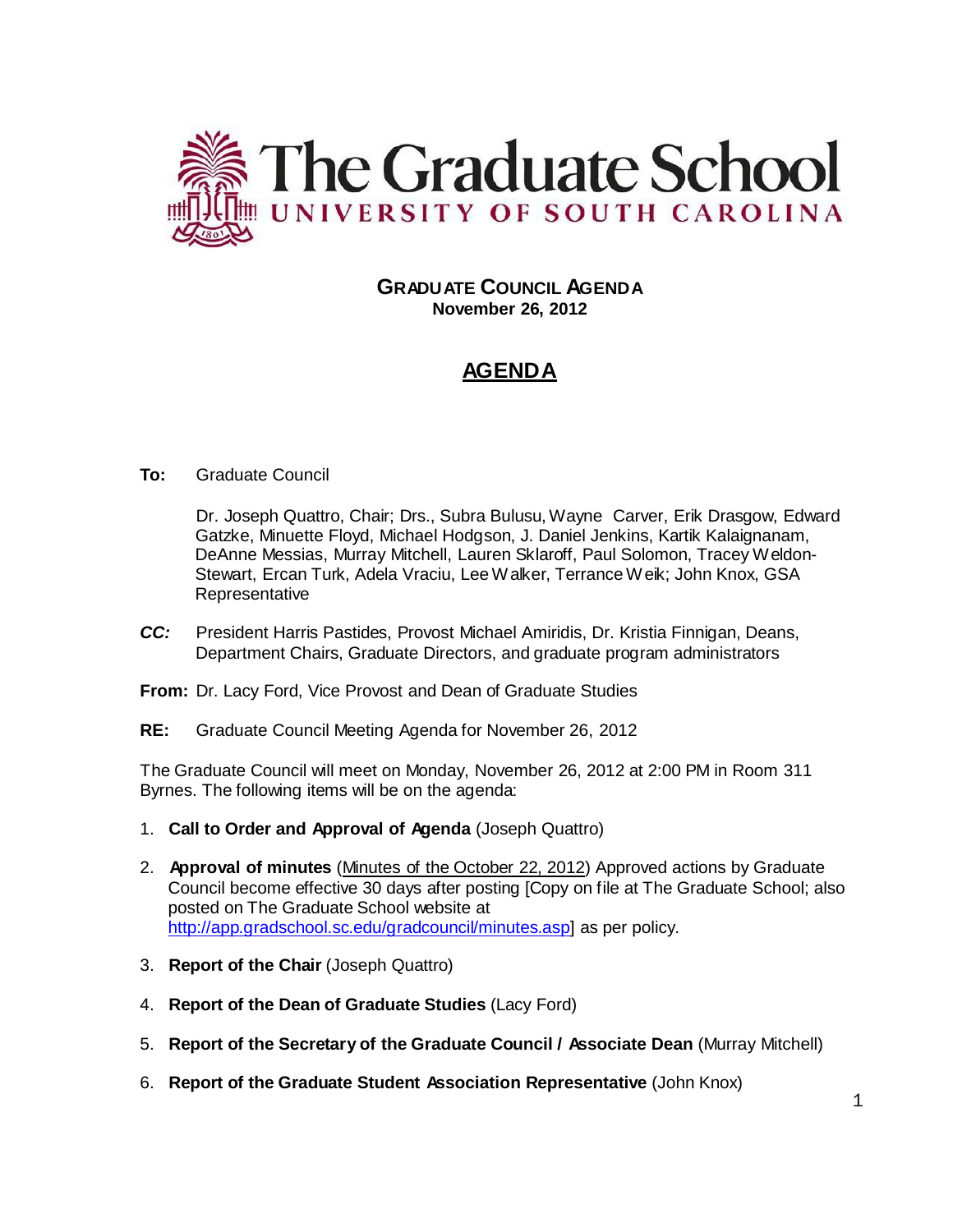- 7. **Report of the Academic Policy and Practices Committee** (Paul Solomon)
- 8. **Report of the 500/600 Level Courses Committee** (Murray Mitchell)

### **500-600 Level course approvals:**

New Course Proposals ENHS 515 Intro to Public Health & Emergency Preparedness & Response (3) ENHS 664 Environmental Genomics (3) HPEB 653 Nutrition Assessment and Counseling (3)

Course Change Proposals JOUR 555 Publication Design (3) JOUR 560 Advertising Management (3) HPEB 521 The Total School Health Program (3)

New Course Proposal / Distance Education Delivery HPEB 555 Managing Stress (3)

9. **Fellowships and Scholarships Committee** (Wayne Carver)

# 10. **Report of Science, Math, and Related Professional Programs Committee** (Ed Gatzke)

# **COLLEGE OF ARTS AND SCIENCES**

# *School of Medicine*

New Course Proposal NPSY 763 LGBT Issues [in Counseling](http://gradschool.sc.edu/facstaff/gradcouncil/2012/NPSY%20763%20LGBT%20Issues%20Counslng%20%26%20Rehab%20NCP%20DED%2020121114_Redacted.pdf) and Rehabilitation Examines contemporary issues related to the provision of effective counseling and rehabilitation services with the lesbian, gay, bisexual, transgendered (LGBT) population. The focus will be on attaining a level of applied knowledge and awareness commensurate with master's level professional practice.

[Effective Term: Spring 2013]

# *Public Health*

New Course Proposal PUBH 700 [Perspectives](http://gradschool.sc.edu/facstaff/gradcouncil/2012/PUBH%20700%20Perspectives%20in%20Public%20Health_Redacted.pdf) in Public Health Seminar-format orientation to history, mission, and core services and disciplines of public health to develop understanding of current public health practice and how many health-related disciplines contribute to achieving public health goals.

[Effective Term: Spring 2013]

# *Pharmacology, Physiology and Neuroscience*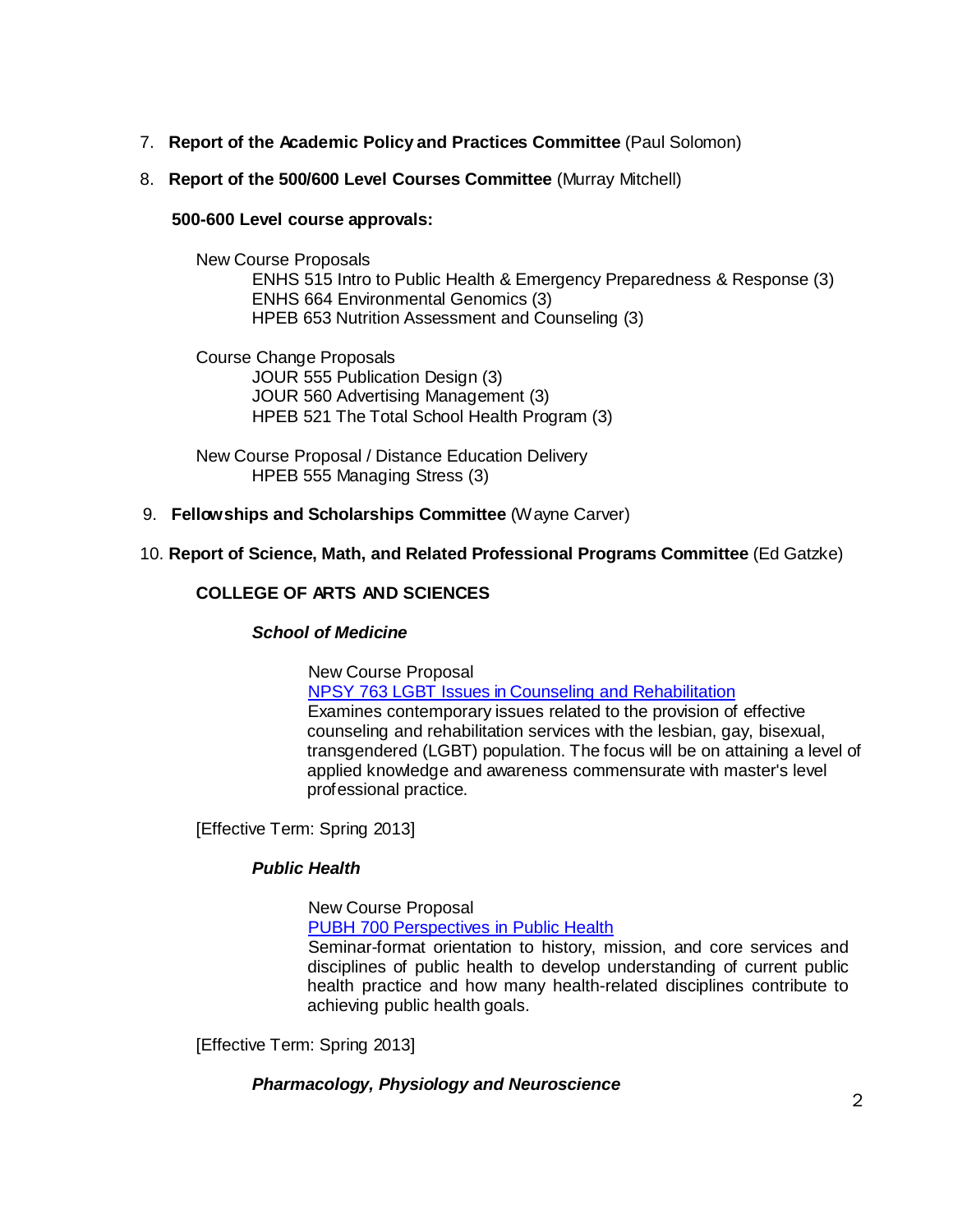Course Change Proposal

PHPH 773 Health [Assessment in](http://gradschool.sc.edu/facstaff/gradcouncil/2012/PHPH773%20CCP%20Health%20Assessment%20in%20Anesthesia%2018Oct2012.pdf) Anesthesia

Health Assessment in Anesthesia (PHPH 773) is a new, required course in the Masters of Nurse Anesthesia (MNA) program. It was developed to meet new accreditation standards. We offered it for the first time last summer but found that conflicts with required clinical activities diminished the students learning experience. Our goal is to move this course into spring semester (2013) as a one-credit course.

The request is to:

1. Change the course credit hours from 3 credits, fixed, to 1-3 variable credits.

Re-listing this course as variable credit (1-3 credits) will allow us to adapt to this emerging accreditation standard.

[Effective Term: Spring 2013]

# **ARNOLD SCHOOL OF PUBLIC HEALTH**

### *Exercise Science Physical Therapy Program*

Academic Program Actions EXSC DPT Doctor of Physical [Therapy](http://gradschool.sc.edu/facstaff/gradcouncil/2012/EXSC%20DPT%20Doctor%20of%20Physical%20Therapy_Redacted.pdf) There will be a one hour addition to the overall course of study, increasing from 123 total graduate credit hours to 124. New Course Additions: PHYT 752 Advanced Examination Techniques for Orthopedic Physical Therapy (2) PHYT 755 Spinal Manual Therapy (2) PHYT 765 Geriatric Physical Therapy (3) PHYT 760 Orthotics and Prosthetics (3) Course Modifications: PHYT 757 Change in title and course description. (2) PHYT 811 Change in title and course description. (3) PHYT 740 Change from a 2 hour to 3 hour course. PHYT 782 will become PHYT 782, course title changed to "functional Anatomy" course content and description unchanged. Course Deletions: PHYT 758 Patient Education in Physical Therapy (1) PHYT 764 Cultural Competence in Health Care (3) Removed from DPT Course of Study: EXSC 710 Behavioral Aspects of Physical Activity\* EXSC 781 Physiology, Exercise and Disease\* \*These courses are being removed from the program of study because they do not address the core content needed in the program as much as the newly added courses. They do not satisfy any independent accreditation criteria.

[Effective Term: Summer II]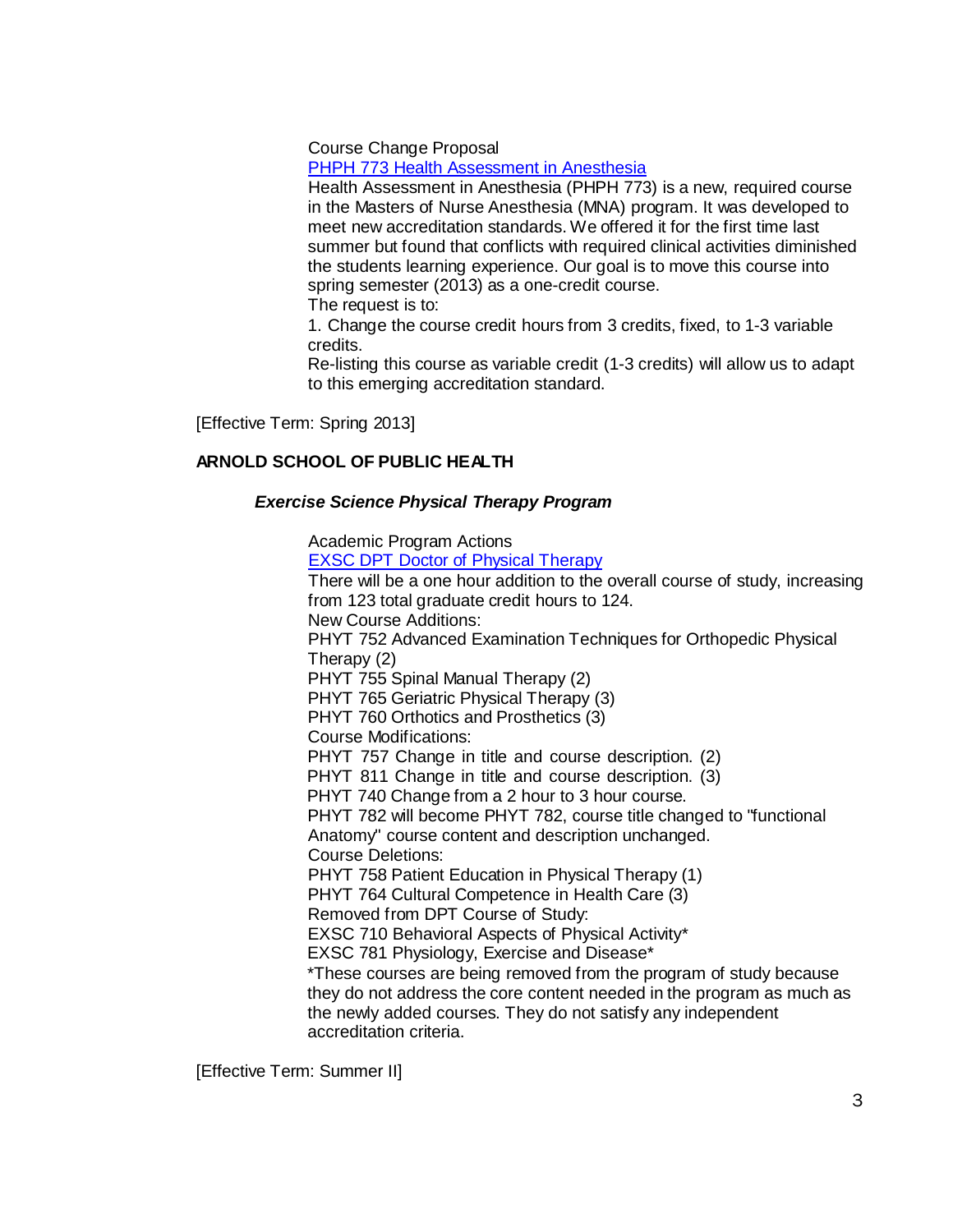New Course Proposal

PHYT 752 [Orthopedic](http://gradschool.sc.edu/facstaff/gradcouncil/2012/PHYT%20752%20Orthopedic%20PT%20III%20NCP_Redacted.pdf) PT III

An advanced course to enhance physical therapy students' knowledge of orthopedic examination tests. Emphasis will be placed on diagnostic accuracy of special tests (sensitivity, specificity, likelihood ratios, reliability and validity), interpretation of the results, and proper execution.

[Prerequisites: PHYT 750 and PHYT 751]

[Effective Term: Summer II]

New Course Proposal

PHYT 755 Spinal [Manual Therapy](http://gradschool.sc.edu/facstaff/gradcouncil/2012/PHYT%20755%20SPINAL%20MANUAL%20THERAPY%20NCP%2020121113_Redacted.pdf)

An advanced course to enhance physical therapy students' spinal manual skills. Techniques taught will include mobilization, mobilization with movement, manipulation, muscle energy, taping, soft tissue mobilization and integration of techniques into clinical practice.

[Prerequisites: PHYT 754, PHYT 720, PHYT 750, PHYT 751]

[Effective Term: Fall 2013]

New Course Proposal

PHYT 765 [Geriatric](http://gradschool.sc.edu/facstaff/gradcouncil/2012/PHYT%20765%20Geriatric%20Physical%20therapy%20NCP%2020121113_Redacted.pdf) Physical Therapy

Fundamental principles for assessment, treatment and overall foundations of geriatric physical therapy based upon the best available evidence.

[Effective Term: Spring 2013]

New Course Proposal

PHYT 760 Orthotics and [Prosthetics](http://gradschool.sc.edu/facstaff/gradcouncil/2012/PHYT%20760%20Orthotics%20and%20Prosthetics%20NCP%2020121113_Redacted.pdf)

Management of patients with amputations, prosthetics, and orthotics. The related content of orthotics and prosthetics is currently provided in the curriculum in two separate courses, PHYT 757, in the first year, and PHYT 811, in the fourth year.

[Effective Term: Spring 2013]

Course Change Proposal EXSC 782 [Mechanical Analysis](http://gradschool.sc.edu/facstaff/gradcouncil/2012/EXSC%20782%20CCP%20(Public%20Health%2010-1-12).pdf) of Motor Skills Change Course Title to: Functional Anatomy Change Course Designator to PHYT

[Effective Term: Spring 2013]

Course Change Proposal/Bulletin Change/Distance Education Delivery PHYT 757 Topics in Physical Therapy: [Pharmacology](http://gradschool.sc.edu/facstaff/gradcouncil/2012/PHYT%20757%20Topics%20in%20Physical%20Therapy%20Pharmacology%20and%20Prosthetics%20CCP%20DED%2020121113_Redacted.pdf) and Prosthetics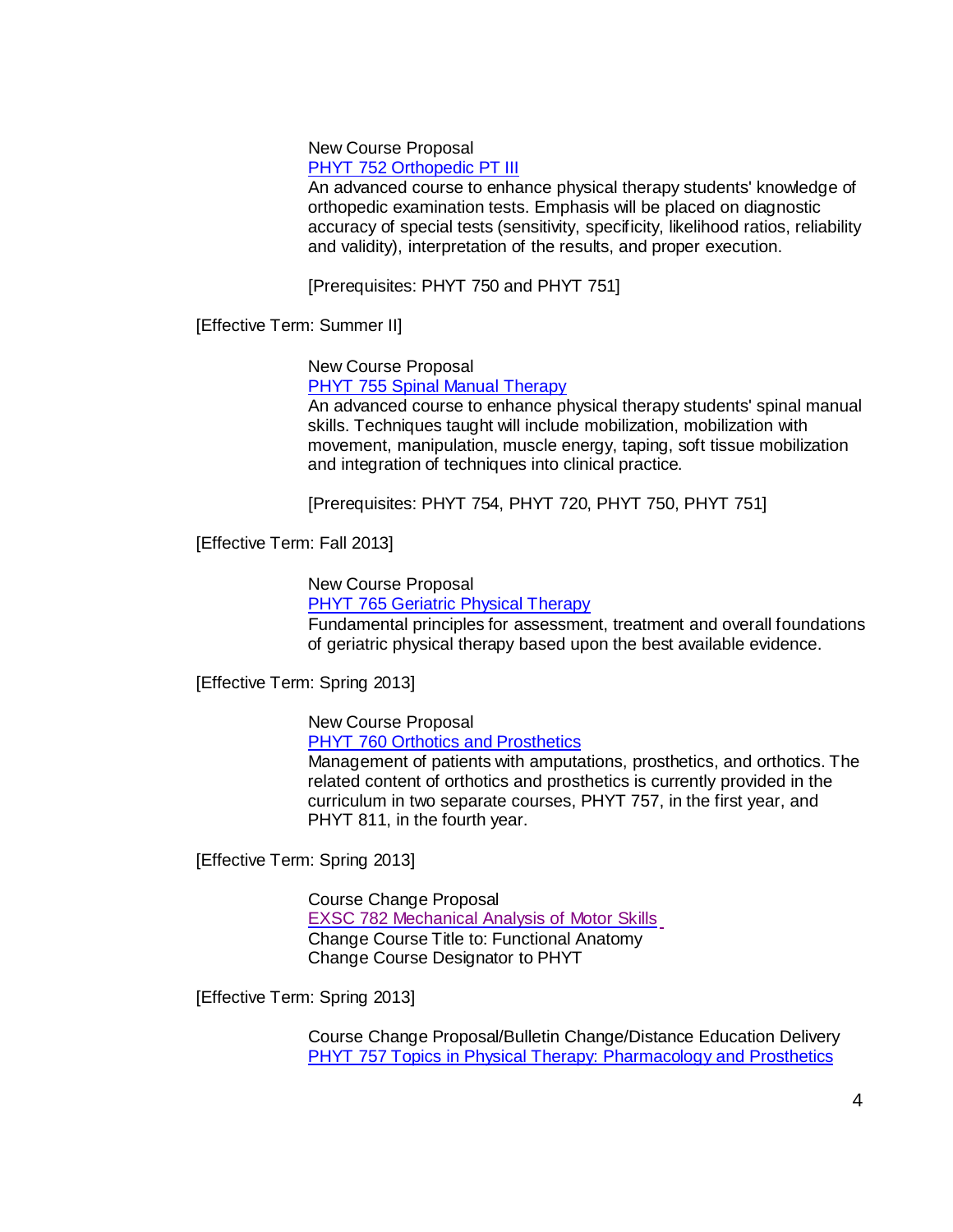Change Course Title to: Pharmacology for the PT Change Course Description: This course was originally paired with prosthetics content. This prosthetics content was removed from this course and added into a new course proposal for a combined Prosthetics and Orthotics course, a much more appropriate placement for this material. The Pharmacology course content was rushed to be delivered when paired with Prosthetics/Orthotics, maintaining the course at 2 credit hours will allow for a more appropriate delivery of the content. The syllabus reflects that the content is enough to be covered over 2credit hours. This course will be taught via distance education, the Distance Education Delivery (DED) form is included.

[Effective Term: Spring 2013]

Course Change Proposal/Bulletin Change PHYT 811 [Pediatrics](http://gradschool.sc.edu/facstaff/gradcouncil/2012/PHYT%20811%20Pdiatris%20and%20Orthotics%20CCP%20BCH%2020121113_Redacted.pdf) and Orthotics

Change Course Title to: Pediatric Physical Therapy Change Course Description: This course was originally paired with orthotics content. This orthotics content was removed from this course and added into a new course proposal for a combined Prosthetics and Orthotics course, a much more appropriate placement for this material. The Pediatric course content was rushed to be delivered when paired with Orthotics, maintaining the course at 3 credit hours will allow for a more appropriate delivery of the content. The syllabus reflects that the content is enough to be covered over 3 credit hours.

[Effective Term: Spring 2013]

Course Change Proposal

PHYT 740 [Professional](http://gradschool.sc.edu/facstaff/gradcouncil/2012/PHYT%20740%20CCP%20(Public%20Health%2010-1-12).pdf) Issues in Physical Therapy

Change Course Credit Hours to 3.

The course content is already more than 2 credit hours as delivered; in addition we want to add additional content related to Cultural Competency in Physical Therapy (material from PHYT 764, a course that will be deleted from the DPT plan of study). This content was already addressed in this course, so it will not change the course description. Increasing the course to 3 credit hours will allow for a more appropriate delivery of the content. The syllabus reflects that the content is enough to be covered over 3 credit hours.

[Effective Term: Spring 2013]

Course Change Proposal

PHYT 758 Patient [Education](http://gradschool.sc.edu/facstaff/gradcouncil/2012/PHYT%20758%20CCP%20(Public%20Health%2010-1-12).pdf) in Physical Therapy

Delete Course

PHYT 758 - Patient Education in Physical Therapy will be deleted from the DPT plan of study. The content of this course was being covered across the curriculum (e.g. PHYT 809, 811, PHYT 740, PHYT 850-853)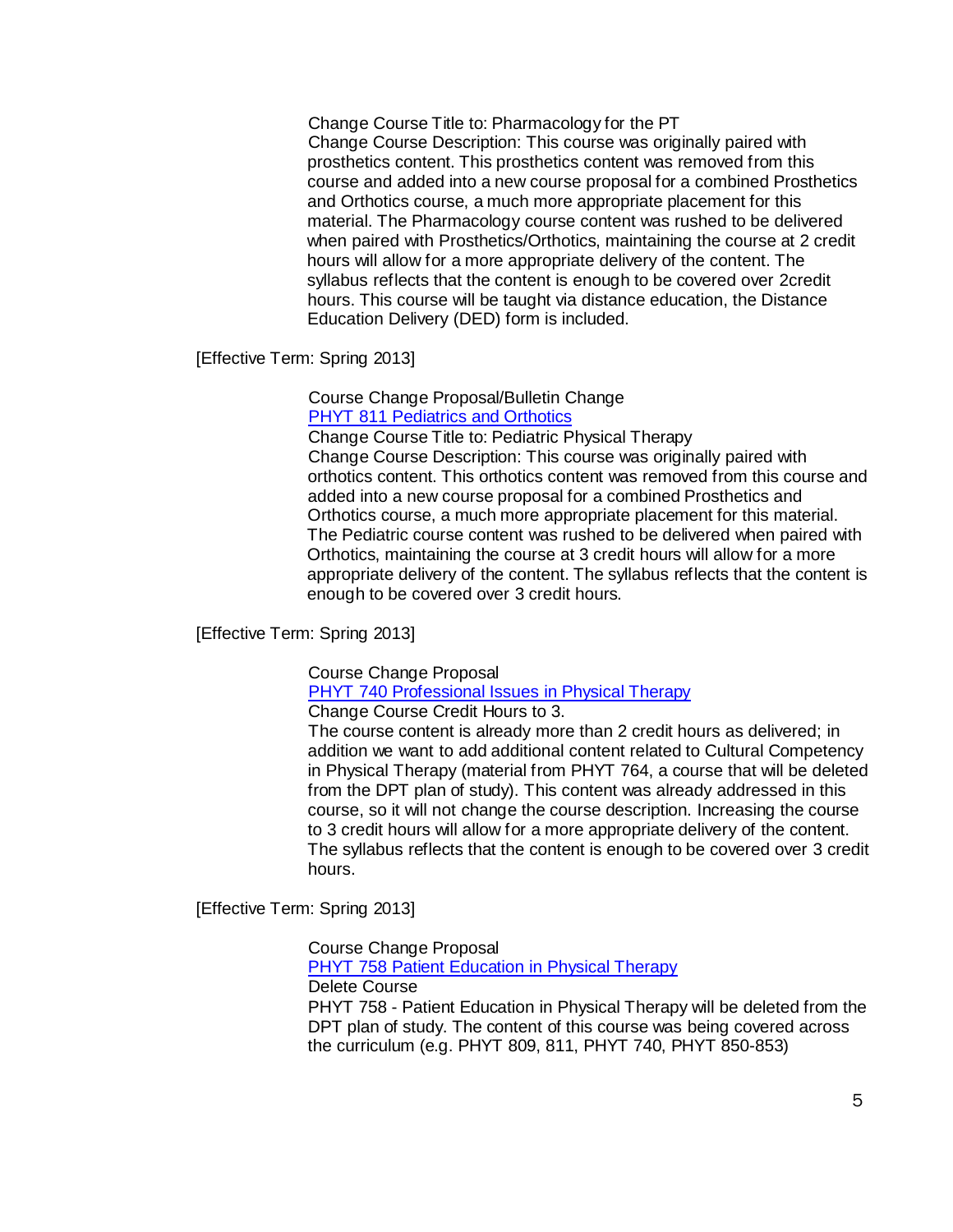[Effective Term: Spring 2013]

Course Change Proposal

PHYT 764 [Cultural Competence](http://gradschool.sc.edu/facstaff/gradcouncil/2012/PHYT%20764%20CCP%20(Public%20Health%2010-1-12).pdf) in Health Care

Delete Course

PHYT 764- Cultural Competence in Health Care will be deleted from the DPT plan of study. The content of this course was being covered in part in PHYT 740- Professional Issues in Physical Therapy. W e are requesting an additional hour for Professional Issues (2 credit hours to 3credit hours) to properly absorb this content. The placement of this content in Professional Issues is appropriate and allows for improved sequencing in the plan of study (students will receive this content prior to first clinical rotation).

[Effective Term: Spring 2013]

# **COLLEGE OF ENGINEERING AND COMPUTING**

Academic Program Actions Proposal/Bulletin Change: Master of [Science](http://gradschool.sc.edu/facstaff/gradcouncil/2012/Master%20of%20Science%20System%20Design_Redacted.pdf) - System Design

The planning, design, construction, production or manufacturing, and operation of complex projects and systems requires the input and participation of different engineering disciplines and may involve design and test phases that may span many levels of hierarchy and abstraction. Traditionally and within specific domains, design and test processes at the level of individual components or sub-systems are well-understood and sound methodologies and tools are presently available. However, comprehensive design at the networked system-of-systems or infrastructure level remains largely ad hoc in nature. Far reaching design decisions are made early on with little or no analysis and major flaws are often not discovered until final integration testing or system deployment.

For this purpose, a new field called system design is developing which is inter-disciplinary and focuses on the design and management of complex projects primarily at the design phase, but also over the lifespan of the project. This requires coordination and management of teams, scheduling processes, tools and facilities to optimize costs and resources, to reduce risk and to meet deadlines and schedules and combines knowledge of both technical and human-related activities and interactions. In addition to the technical knowledge and expertise in the related area of specialization, these activities require a multi-disciplinary approach utilizing knowledge of modeling, simulation and visualization, optimization, risk and reliability analysis, design, development, production and operation of physical systems, operations research, etc.

Almost all undergraduate engineering programs in the United States concentrate mainly on the technical subjects in the area of specialization. However, the topics listed above that are necessary for system design are usually not covered in typical undergraduate curriculum. Thus, a significant number of engineers lack suitable training and learn by trial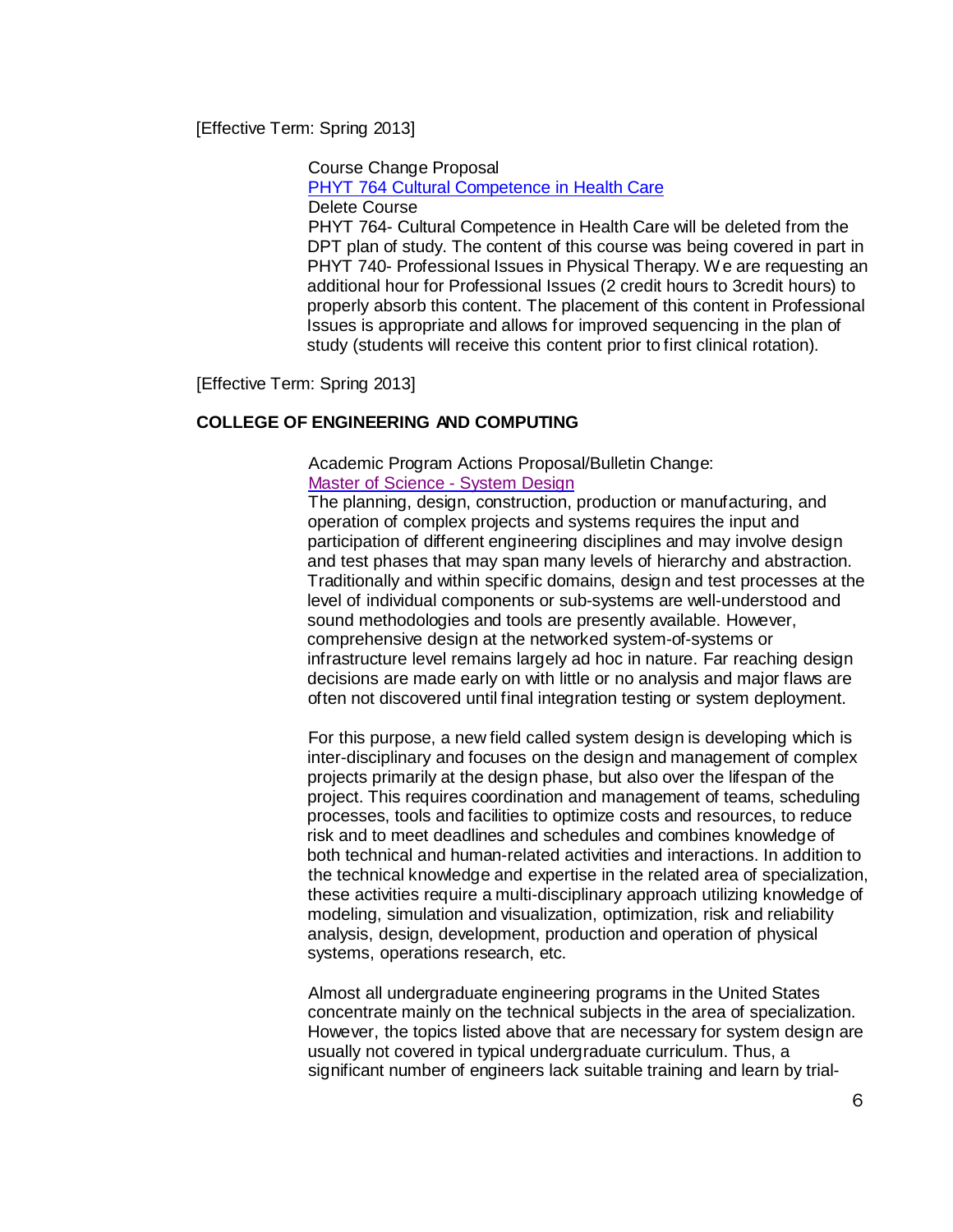and-error once they are on the job. As expected, this could have disastrous consequences for the project. Several educational institutions in the United States have already started to offer an MS degree in Systems Engineering in recent years.

No other institution in South Carolina offers a program for engineers and technical personnel that lead to a Master's of Science degree in System Design - we note a recent graduate certificate program in Systems Engineering at Clemson and a Master's of Engineering in Systems Engineering starting Fall 2012. Our proposed MS program has a significantly different focus than that of Clemson's ME program, as discussed in the section on duplication of programs.

The proposed program is planned to fill this gap to produce necessary, qualified manpower for the economic development of the state and is distinct and complementary to other existing programs. It will build upon existing expertise in the College of Engineering and Computing and fit in with the strategic direction of the college and university. The output of the program would benefit a range of industries already in the State of South Carolina including defense organizations (communications, weapon systems), power generation and control (including nuclear power stations, grid control), manufacturing systems, automotive and aerospace. An excellent example of the benefits of such a program is to reduce flaws in the design of software and hardware systems used in computer hardware/software design and communication severely reducing the impact of cyber-attacks the effects of viruses. Ideally, this will be offered as an executive program but will emphasize a distance education format nationally and internationally.

#### Curriculum

The program will be housed in Electrical Engineering with other departments providing graduate courses that the students enrolled in this program may take, as is presently done for other Master's programs within the college.

Six hours of MS thesis is required with a final oral examination for thesis defense. Student achievement of program objectives will be assessed based on the successful thesis project and defense.

The program will initially concentrate in two areas: Secure Communications and Power, and Power Electronic Systems. Additional courses will be developed later for each area as needed and based on the availability of faculty, without adversely affecting other program areas. It may be assumed that with the nature of system design, the expansion of this program to a wider range of technical majors there will be further proposals

#### **Course Requirements**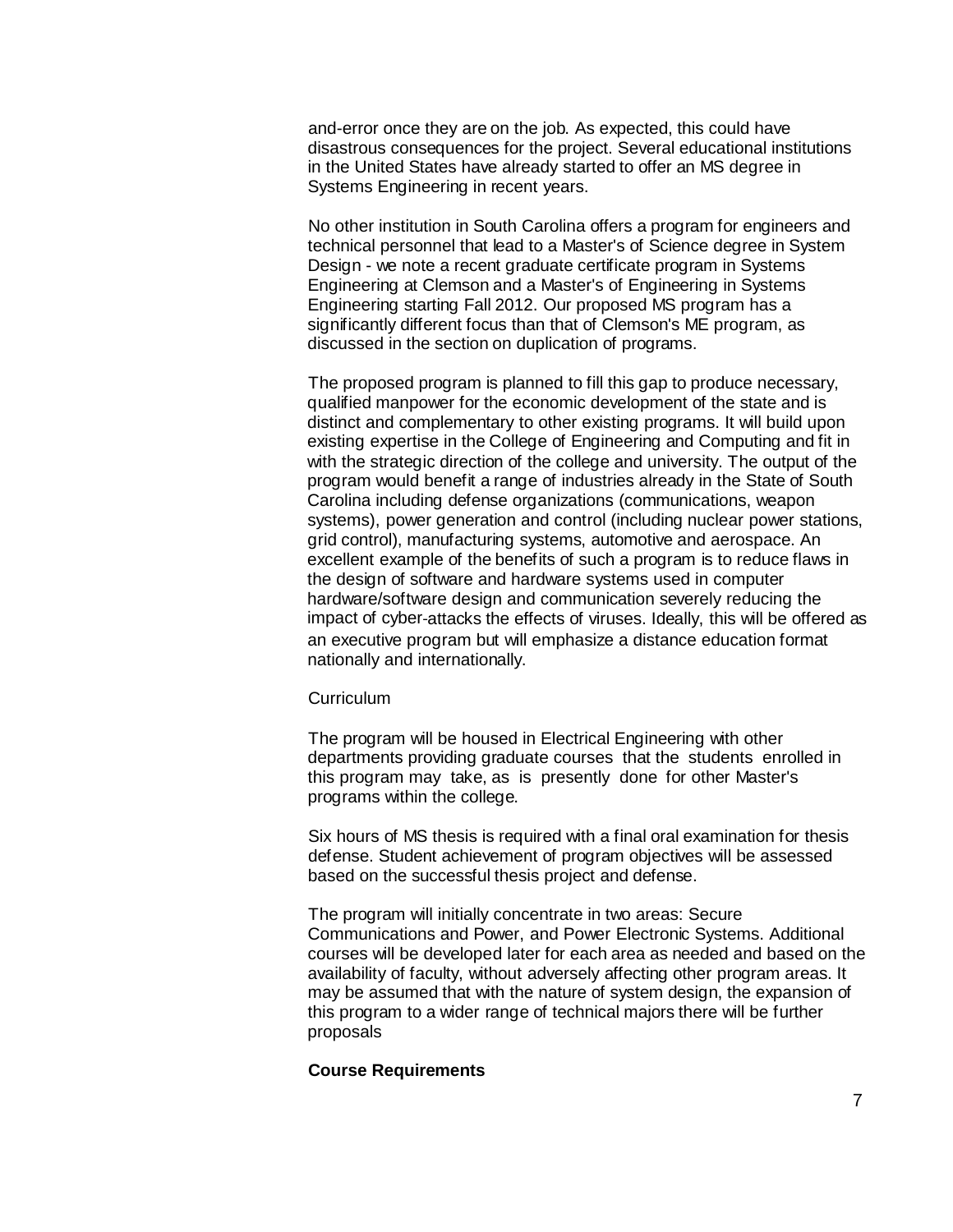All courses listed in this proposal are existing courses. Additional new courses will be developed later as needed and as new faculty are hired with different areas of specialization.

Total of 30 credit hours are required with a maximum of 12 credit hours of 500-level courses.

Thesis: Six (6) credit hours

Core Courses: Nine (9) credit hours

Choose from any three (3) of the following courses:

CSCE 716 -- Design for Reliability CSCE 758 -- Probabilistic System Analysis CSCE 512 -- System Performance Evaluation CSCE 563 -- Systems Simulation

Twelve credit hours in research area which must be directly related to thesis research from the courses listed below.

Three credit hours of complementary coursework must be chosen with advisor's consent.

Course Descriptions

*Electrical Engineering*

### **ELCT 521: Introduction to Microwaves**

Introduction to plane electromagnetic wave propagation, transmission lines, transmission line equations, input impedance, waveguides and cavities, antennas and antenna arrays, microwave modeling.

# **ELCT 530 • Industrial Controls**

The embedded electronics and software used in data acquisition, and process and instrument control in an industrial or manufacturing environment.

### **ELCT 531·Digital Control Systems**

Analysis and design of discrete-time control systems, implementation of control systems using digital electronic systems. Applications to electrical systems.

### **ELCT 551 - Power Systems Design and Analysis**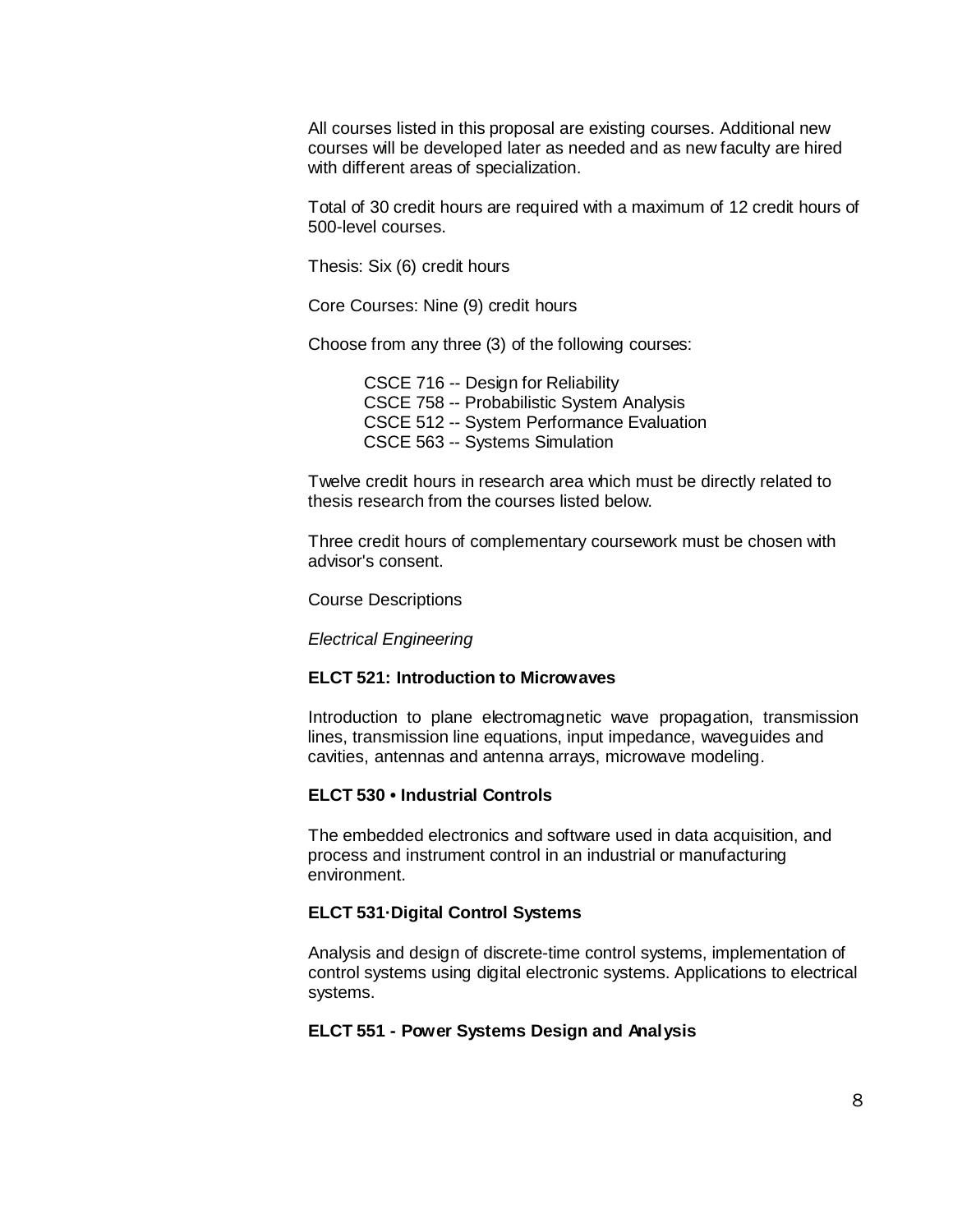Transmission line design, load flow, and short circuit analysis of power systems.

#### **ELCT 553: Electromechanical Energy Conversion**

Analysis and design of electromechanical energy conversion systems, including electrical machines and electronic drives.

#### **ELCT 561: Advanced Electromagnetics**

Applications of electromagnetic concepts in high-frequency systems.

#### **ELCT 562: Wireless Communications**

Second and third generation wireless networks, wireless local area networks (WIANs), Bluetooth, cellular concepts, mobile radio propagation, modulation techniques, multiple access techniques, wireless networking, wireless systems and standards.

#### **ELCT 563: Semiconductor Electronic Devices**

Basic semiconductor material properties. Principles and semiconductor p-n junction and Schottky diodes, field-effect transistors (JFETs, and MESFETs, and MOSFETs), and bipolar junction transistors.

### **ELCT 564: RF Circuit Design for Wireless Communications**

RF design fundamentals, lumped elements, transmission line theory, transmission lines and waveguides, S-parameters, impedance matching, microwave resonators.

### **ELCT 566: Semiconductor Optoelectronics**

Basic semiconductor material optical properties. Principles and structures of semiconductor lasers, Light Emitting Diodes, and photo detectors.

#### **ELCT 572 - Power Electronics**

Basic analysis and design of solid-state power electronic devices and circuitry.

### **ELCT 573: High Speed Digital Systems**

Introduction to digital system analysis and design.

#### **ELCT 751- Advanced Power Systems Analysis**

Network analysis method suitable for computer implementation. System studies, including load-flow analysis, short-circuit analysis, and state estimation.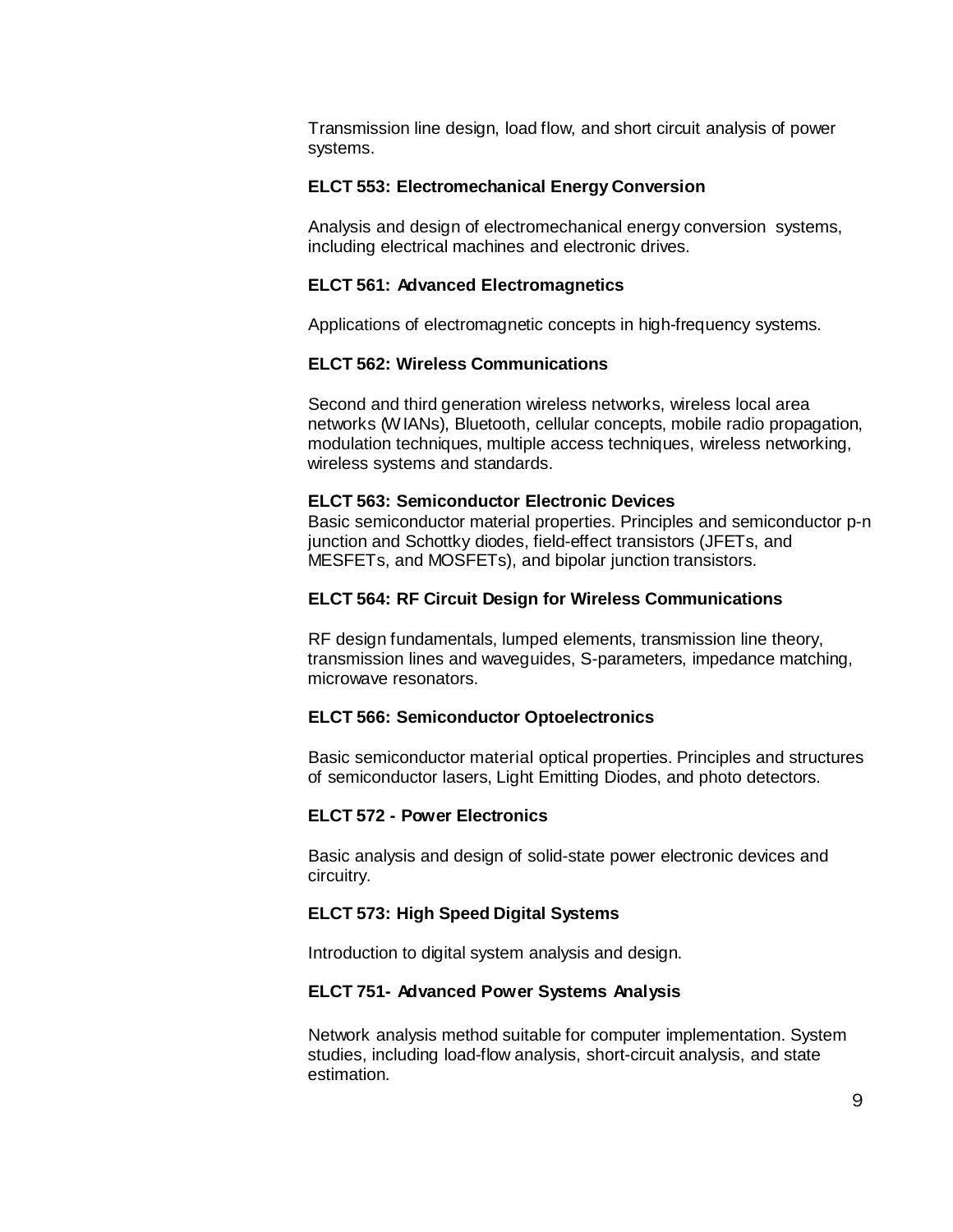### **ELCT 752: Power System Grounding & Transients**

Modeling and analysis techniques used in the design of electric power grounding systems, power system fault analysis, numerical techniques for power system transient analysis.

### **ELCT 753: Electrical Drives**

Dynamics of electrical machine and space phasor theory. Analysis and design of control architecture for electrical motors.

### **ELCT 761: Fundamental Electromagnetics**

Theorems and principles of EM theory, Maxwell's equations, vector and scalar potentials. Solution to Maxwell's equation in one-, two-, and three-dimensions. Green's functions and theorems with applications to radiation and guided-wave propagation.

# **ELCT 762: Signal Integrity in High Speed Circuits**

The concept of signal integrity for high speed circuits, signal parameters, transmission lines, 1/0 buffer models, clock schemes, serial data, package/die/connector modeling, 1/0 power delivery, and measurement.

### **ELCT 771: Optical Communications: Devices & Systems**

Principles of optical communications, optical signal modulation, optoelectronic devices for optical communications.

### **ELCT 772: Advanced Power Electronics**

Advanced topics in power electronics to include rectifiers, inverters, resonant and soft switching converters, power converter system stability issues.

### **ELCT 782: Power Semiconductor Devices**

The function and theory of operation of power semiconductor devices.

### **ELCT 837: Modem Control Theory**

The analysis and synthesis of linear, nonlinear, and discrete control systems employing the state space approach.

### **ELCT 838: Optimal Control & Estimation**

Optimal filtering, prediction, and smoothing in the presence of uncertainty.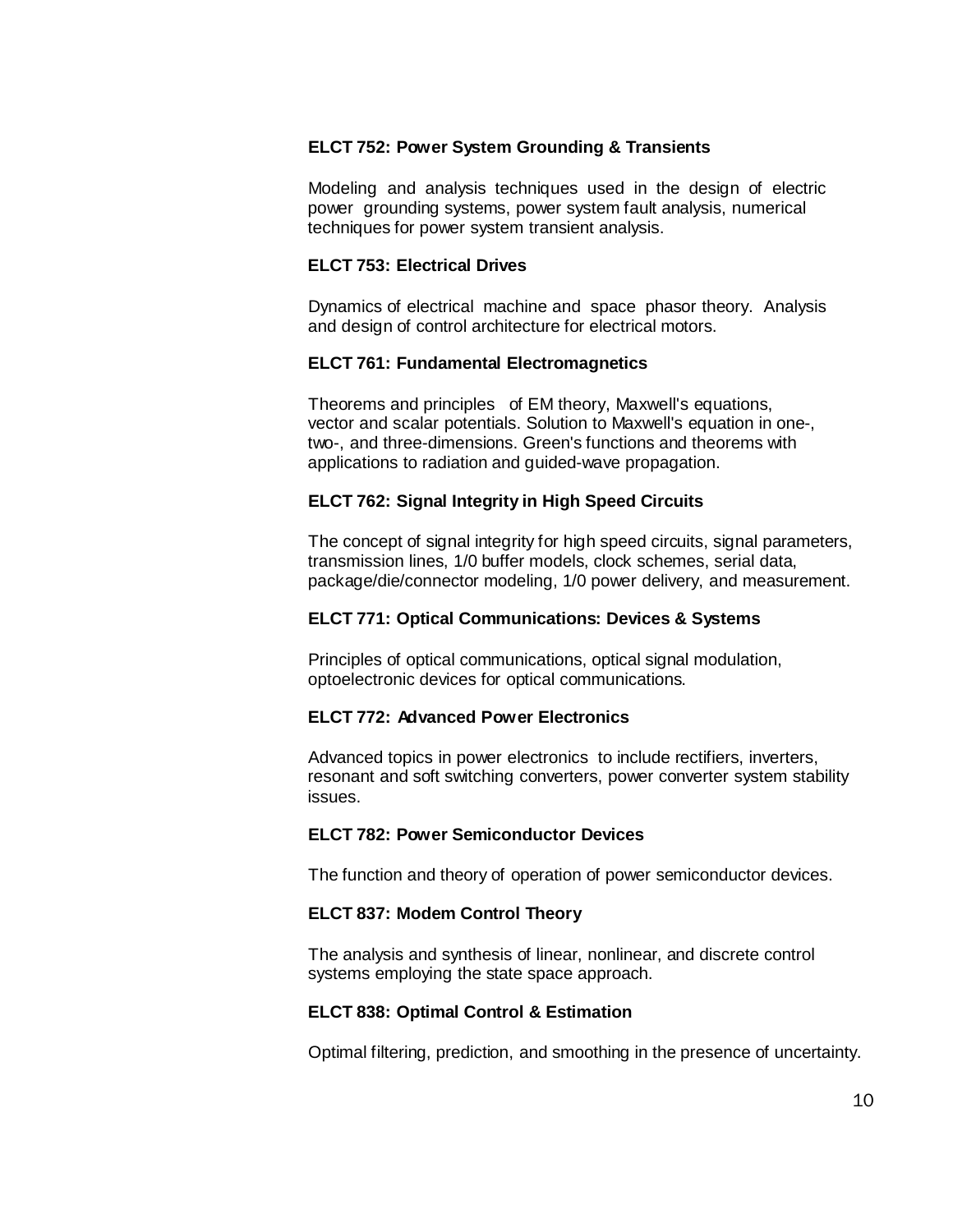### **ELCT 861: Advances in Electromagnetics**

Designate as special topics course.

### **ELCT 862: Antennas & Radiation**

Radiation mechanism and fundamental parameters. Dipoles, monopoles, and loop antennas. Antenna arrays. Microstrip, helical, biconical, sleeve, spiral, and log-periodic dipole antennas. Hom and reflector antennas. Antenna measurement and modeling.

### **ELCT 863: Computational Electromagnetics**

Electric and magnetic field integral equations, the moment method (MM). Finite element method (FEM), discretization and interpolation, system of equations. Finite difference time domain (FDTD) method, stability, dispersion, incident wave, absorbing boundary conditions (ABCs).

### **ELCT 864: Microwave Devices & Circuits**

Microwave semiconductor diodes and transistors; active and passive microwave circuits.

# **ELCT 865: Signal Integrity on System Bus Technology**

System analysis for industry buses, budget making, cost performance trade-off, system bussing block diagrams, case studies for specific bus systems, and industry direction on new buses.

# **ELCT 883: Power Systems Stability & Control**

Power system transient and dynamic stability analysis. Power system control, including excitation systems, automatic generation control and boiler-turbine-generator models.

# **CSCE 512- System Performance Evaluation**

Measuring, modeling, analyzing, and predicting performance of computer systems and networks; bottleneck analysis; Markovian queuing systems and networks; use of operational and probabilistic models.

# **CSCE 513 - Computer Architecture**

Design methodology; processor design; computer arithmetic: algorithms for addition, multiplication, floating point arithmetic; microprogrammed control; memory organization; introduction to parallel architectures.

### *CSCE 516 - Computer Networks*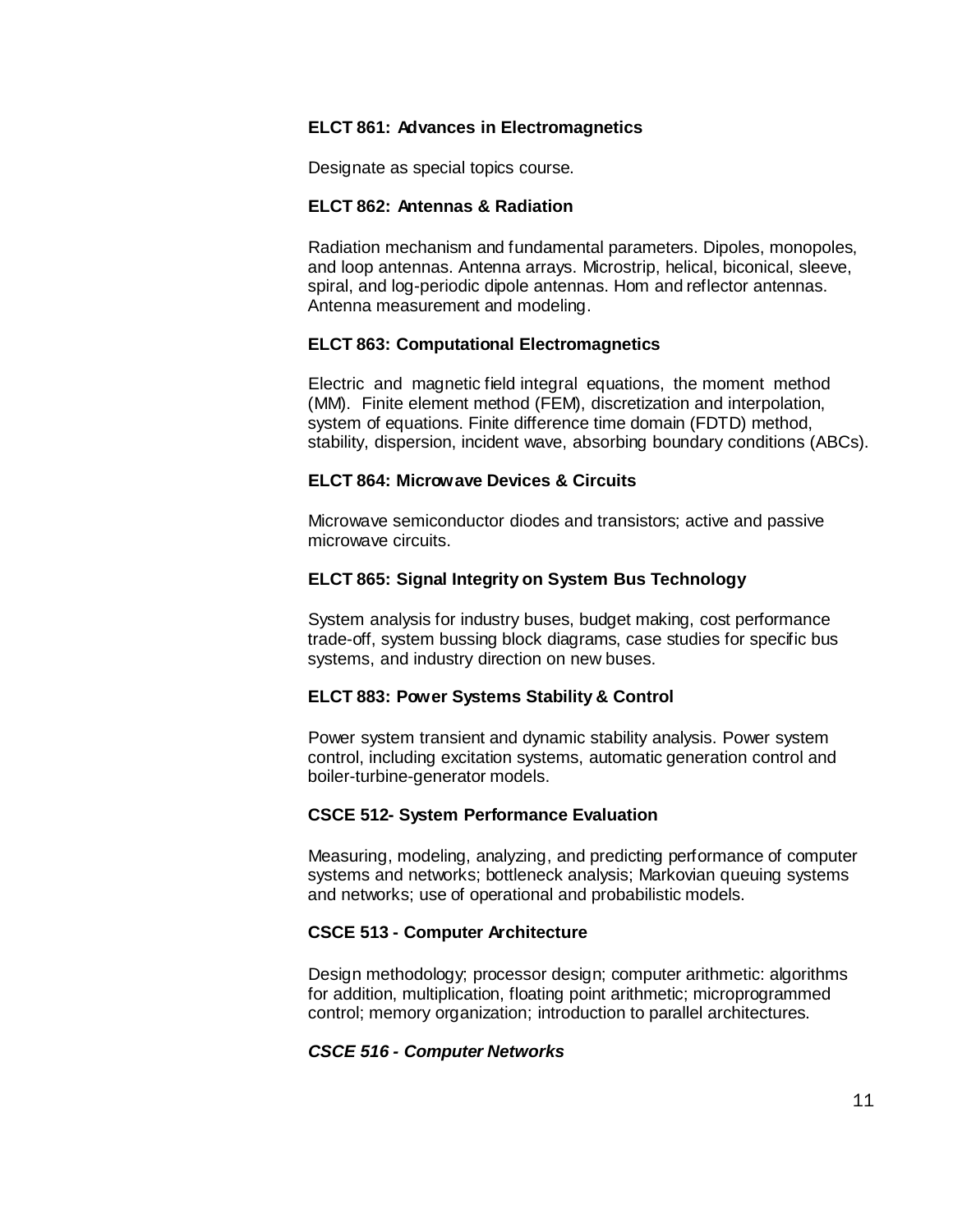Structure, design, and analysis of computer networks; ISO/OSI network architecture.

#### **CSCE 520-Database System Design**

Database management systems; database design and implementation; security, integrity and privacy.

#### **CSCE 522 - information Security Principles**

Threats to information resources and appropriate countermeasures. Cryptography, identification and authentication, access control models and mechanisms, multilevel database security, steganography, Internet security, and intrusion detection and prevention.

### **CSCE 561- Numerical Analysis (Cross-listed as MATH 527)**

Interpolation and approximation of functions; solution of algebraic equations; numerical differentiation and integration; numerical solutions of ordinary differential equations and boundary value problems; computer implementation of algorithms.

#### **CSCE 563-Systems Simulation**

Computer simulation of real systems; principles of system organization; random number generation; programming exercises in a simulation language.

#### **CSCE 711 -Advanced Operating Systems**

Operating system organization and interactive processing systems, multiprogramming systems, process management, task scheduling, resource control, deadlocks.

#### **CSCE 713- Advanced Computer Architecture**

Architecture of high-performance computers, including array processors, multiprocessor systems, data flow computers, and distributed processing systems.

#### **CSCE 716- Design for Reliability**

Design of more reliable systems through the application of reliability theory and models; reliability modeling; design techniques; testing; and requirement specifications.

### **CSCE 717- Computer System Performance and Reliability Analysis**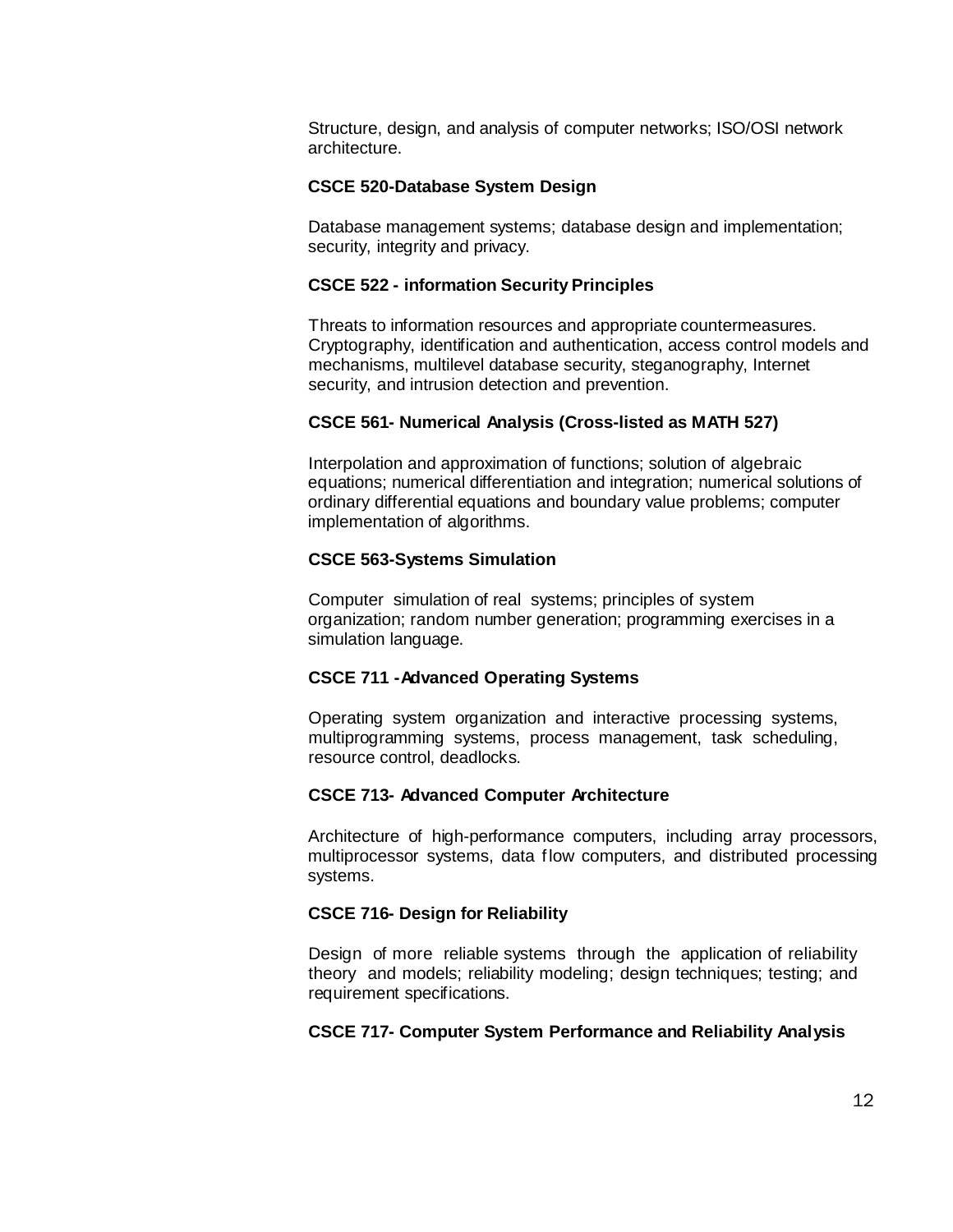Evaluation of computer system performance and reliability using reliability block diagrams, fault trees, reliability graphics, queuing networks, Markov models, and Markov reward models.

#### **CSCE 741- Software Process**

Personal, team, and organizational software processes; personal and organizational maturity; application of software process and management concepts during software development, primarily at the individual level.

# **CSCE 742- Software Architectures**

Structural organizations for software systems as collections of interconnected components: formal models and languages; design tools and guidelines.

### **CSCE 758- Probabilistic System Analysis**

Application of probability theory and stochastic processes to analyze the dynamic behavior of engineering systems.

### **CSCE 760- Numerical Analysis I**

Numerical solution of equations and systems of linear equations, polynomial approximation, difference calculus, solution of ordinary and partial differential equations, least squares and sets of orthogonal polynomials, Gaussian quadrature.

### **CSCE 761- Numerical Analysis II (Cross-listed as MATH 727)**

Continuation of CSCE 760.

### **CSCE 846 - Software Reliability and Safety**

Reliability and safety of computer-intensive systems; software reliability models and analysis; operational profiles; hazard analysis using fault trees and event trees; formal verification of safety-critical systems. CSCE 790-Topics in Information Technology

Reading and research on selected topics in information technology. Course content varies and will be announced in the schedule of courses by suffix and title. May be repeated for credit as topics vary. *Chemical Engineering*

[Effective Term: Fall 2013]

### **COLLEGE OF PHARMACY**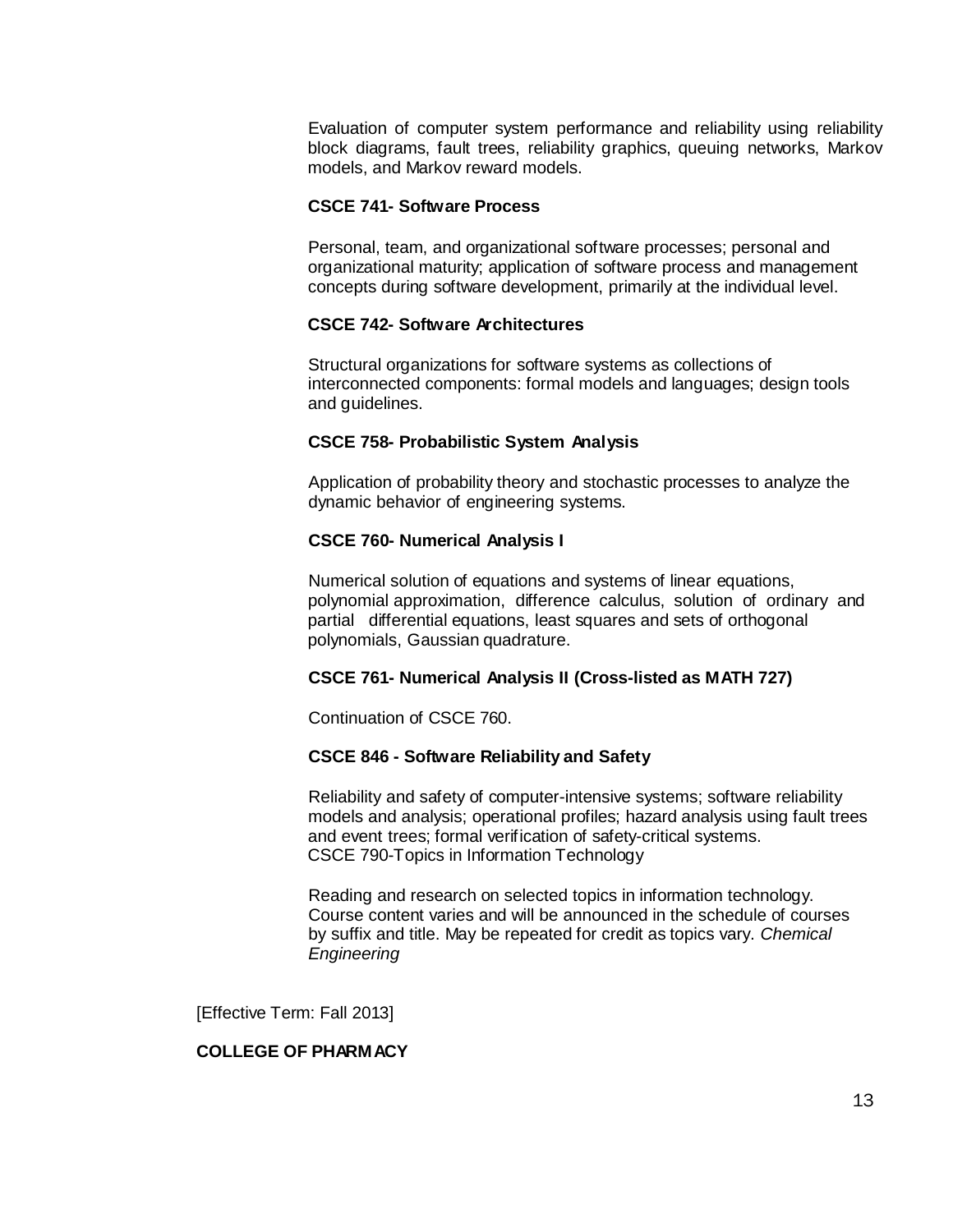### *Pharmaceutical Sciences*

New Course Proposal

PHAR 701 Current Topics in [Pharmaceutical](http://gradschool.sc.edu/facstaff/gradcouncil/2012/PHAR%20701%20Cur.%20Topics%20in%20Pharm%20Sciences%20NCP%2020121115_Redacted.pdf) Sciences

Focuses on recent concepts and technology in the pharmaceutical and biomedical sciences. Prerequisites are courses that address basic fundamentals in the pharmaceutical and biomedical sciences, including PHAR 700. The course is required for students in the graduate program in pharmaceutical sciences.

[Effective Term: Spring 2013]

Academic Program Actions/Bulletin Change [Pharmaceutical](http://gradschool.sc.edu/facstaff/gradcouncil/2012/Pharmaceutical%20Sciences%20PhD%20APA%20BCH%2020121115_Redacted.pdf) Sciences PhD

PHAR 701 Current Topics in Pharmaceutical Sciences Addresses recent concepts and technology in the pharmaceutical and biomedical sciences. Assists students in interpreting and evaluating published literature; and, understanding and presenting, in oral or written formats, scientific research in the pharmaceutical and biomedical sciences.

[Effective Term: Spring 2013]

Course Change Proposal/Distance Education Delivery SCCP 735 Cancer: [Causes,Treatment](http://gradschool.sc.edu/facstaff/gradcouncil/2012/SCCP%20735%20Cancer%20Causes%2CTrtmnt%20%26%20Prventn%2020121115_Redacted.pdf) and Prevention "As a part of the South Carolina College of Pharmacy, we have merged the USC and MUSC pharmacy programs. We have been broadcasting to and from the MUSC campus as a part of the professional (PharmD) curriculum for the past 5 years. PharmD students at MUSC are currently offered the PharmD elective, SCCP 717, which is cross-listed with SCCP 735. We want to offer MUSC graduate students the opportunity to take SCCP 735 as an elective graduate course."

Cross-listed Course: SCCP 717

[Effective Term: Spring 2013]

# 11. **Report of the Humanities, Social Sciences, Education, and Related Professional Programs Committee** (J. Daniel Jenkins)

# **COLLEGE OF ARTS AND SCIENCES**

# *Social Work*

Academic Program Actions/Bulletin Change [Masters](http://gradschool.sc.edu/facstaff/gradcouncil/2012/MSW%20APA%20BCH_Redacted.pdf) of Social Work Delete 38-month part-time extended plan of study option The 38-month part-time extended program requires that there be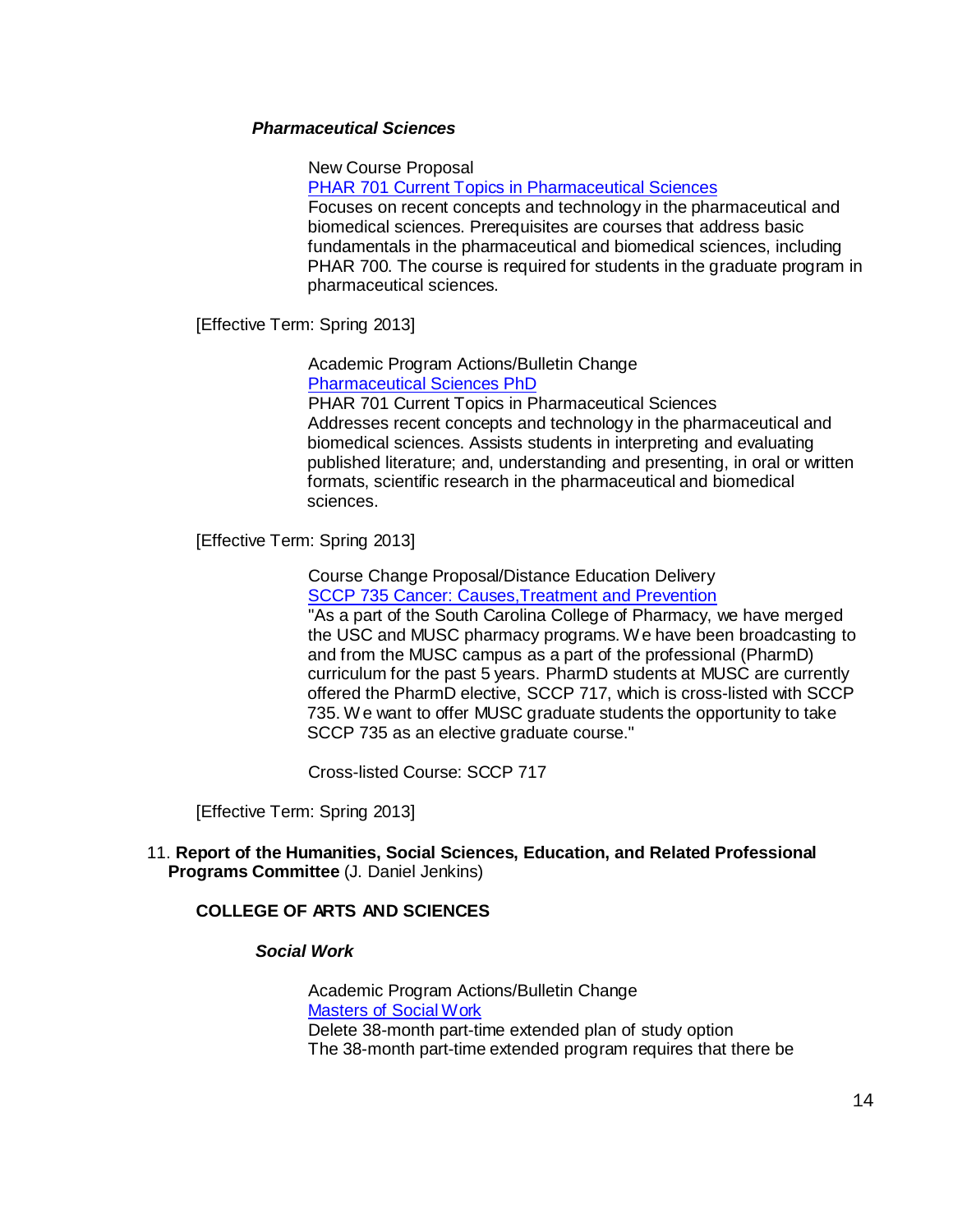internship placements that can accommodate students in field placement 8-12 hours a week in their third and final year of study (as opposed to the two-day a week model used for most of the program.) Our experience with this plan of study option is that we cannot secure a sufficient number of such placements to make the 38-month option viable, thus the faculty voted to discontinue it.

We currently have 25 students enrolled under this plan of study. Six will graduate in August of 2013, ten in August of 2014, and nine in August of 2015.

[Effective Term: Spring 2013]

[Program Terminations/Admitting: Spring 2013]

[Program Terminations/Conferring: Summer II 2015]

# *Psychology*

Course Change Proposal

PSYC 784 [Clinical HLTH](http://gradschool.sc.edu/facstaff/gradcouncil/2012/PSYC%20784%20Clinical%20HLTH%20Practicum%20CCP%2020121114_Redacted.pdf) Practicum

This request is to have variable credit hours of 1, 2, 3 rather than a fixed credit of 3 hours.

Variable hours are more appropriate for this course because the practicum site placements vary in the time commitment required. Students will enroll in the number or credit hours equivalent to their sites placement(s).

[Effective Term: Fall 2013]

New Course Proposal

PSYC 749 Social Inequality and [Psychology](http://gradschool.sc.edu/facstaff/gradcouncil/2012/PSYC%20749%20Social%20Inequality%20and%20Psychology%20NCP%2020121114_Redacted.pdf)

Fundamental, conceptual and empirical knowledge regarding dimensions of diversity, social inequality and the application of this knowledge to psychological research, teaching and practice.

[Effective Term: Spring 2013]

Academic Actions Proposal

[PSYC Clinical-Community](http://gradschool.sc.edu/facstaff/gradcouncil/2012/Clinical-Community%20Psychology%20Masters%20and%20PhD%20APA%2020121114_Redacted.pdf) Psychology Masters and PhD Program curriculum change (18 hours or less); Add course as a requirement to the Clinical-Community Psychology curriculum.

MA degree: PSYC 749 (new course) is proposed as a new requirement to the degree. The Clinical-Community Psychology faculty; as well as, the American Psychological Association (APA) believes the program should require a course that specifically addresses issues of diversity and inequality.

Also, the curriculum for the PhD degree as currently displayed in the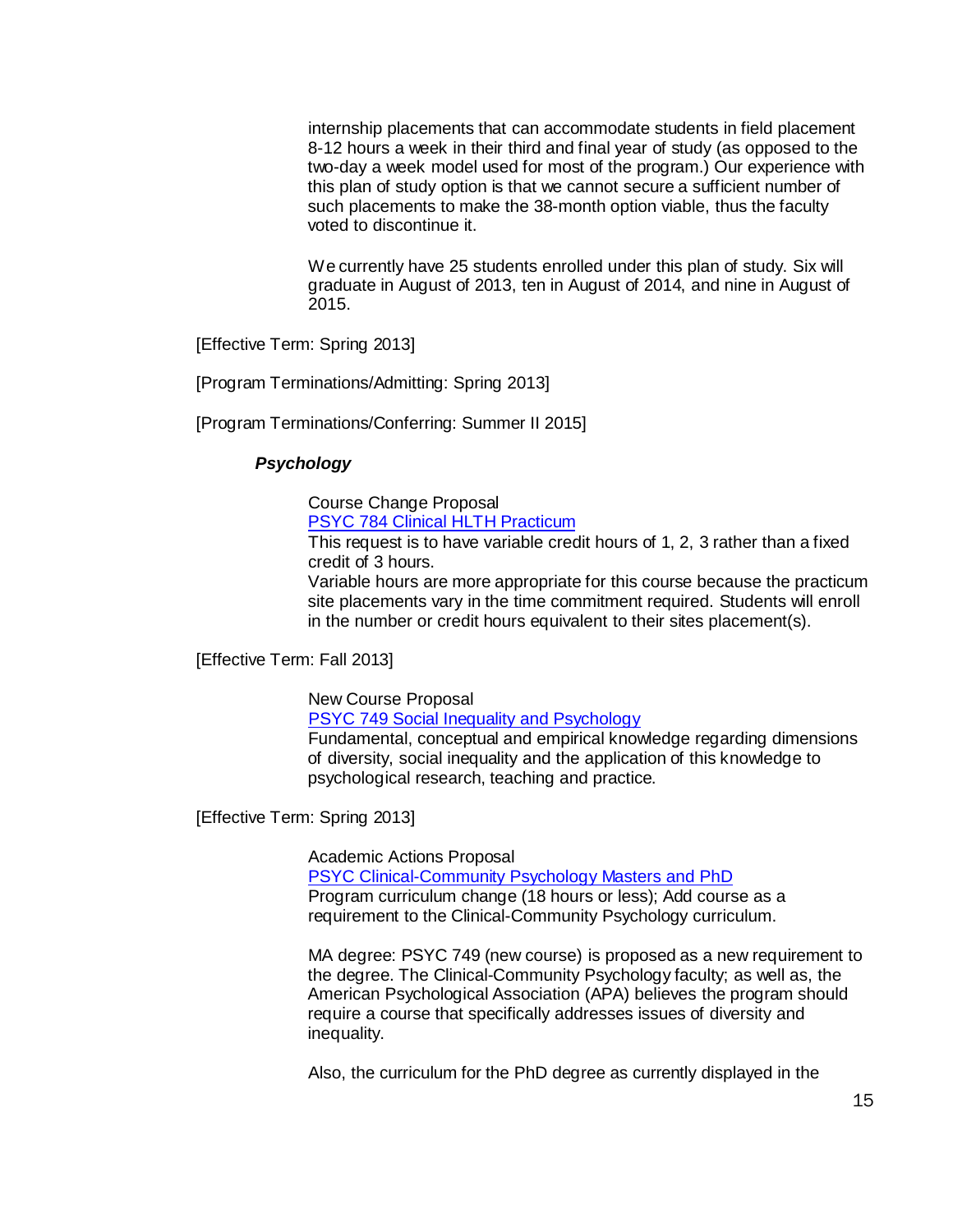Graduate Bulletin should be more clear and specific about degree requirements. The proposed curriculum change accomplishes this and aligns the Graduate Bulletin with the actual practice.

[Effective Term: Spring 2013]

#### *School of Library & Information Science*

#### New Course Proposal

SLIS 717 Special Collections [Librarianship](http://gradschool.sc.edu/facstaff/gradcouncil/2012/SLIS%20717%20Special%20Collections%20Librarianship%20NCP%2020121114_Redacted.pdf)

Introduction to the missions, professional standards and best practices of special collections librarianships. Topics include access and acquisitions, collection assessment and development, collection management and maintenance, donor relations, public programming and current issues and trends.

The proposed course, SLIS 717 Special Collections Librarianship, will provide MLIS students with an up-to- date introduction to current best practices in special collections librarianship. It has been successfully taught as a special topics course (SLIS 797B) and now as a permanent addition to the curriculum will complement SUS's course offerings in archives, preservation, and digital libraries. It also fills a curricular need of MLIS students focusing mainly in other areas of Librarianship, but expecting to work in smaller academic or public libraries with some responsibility for special collections. The course syllabus and activities are based closely on the relevant national professional standards for career entrants to special collections librarianship (for guidelines, see Association of College & Research Libraries:

[http://www.ala.org/ala!mgrps/divs/acrl/standards/c](http://www.ala.org/ala!mgrps/divs/acrl/standards/)omp4specollect.cfm). The course draws on the resources and staff expertise of the University Libraries' Irvin Department of Rare Books & Special Collections. It will initially be co-taught by Dr. Patrick Scott, the recently-retired Director of the Irvin Department who was the instructor of the SLIS 797B special topics course, and the current Director, Ms. Elizabeth Sudduth, also an established adjunct for SUS courses.

[Effective Term: Spring 2013]

Course Change Proposal

SLIS 761 Information [Technologies](http://gradschool.sc.edu/facstaff/gradcouncil/2012/SLIS761%20Information%20Technologies%20in%20the%20School%20Library%20Media%20Program%2024Oct2012_Redacted.pdf) in the School Library Media Program Change Course Title to: Info Tech Sch Library Prog At their January 2010 meeting, the American Association of School Librarians Board of Directors voted to officially adopt the professional title "school librarian."

This supersedes the titles media specialist and library media specialist.

We want to align the names of our courses that are part of our program to prepare school librarians for the K-12 environment with that title.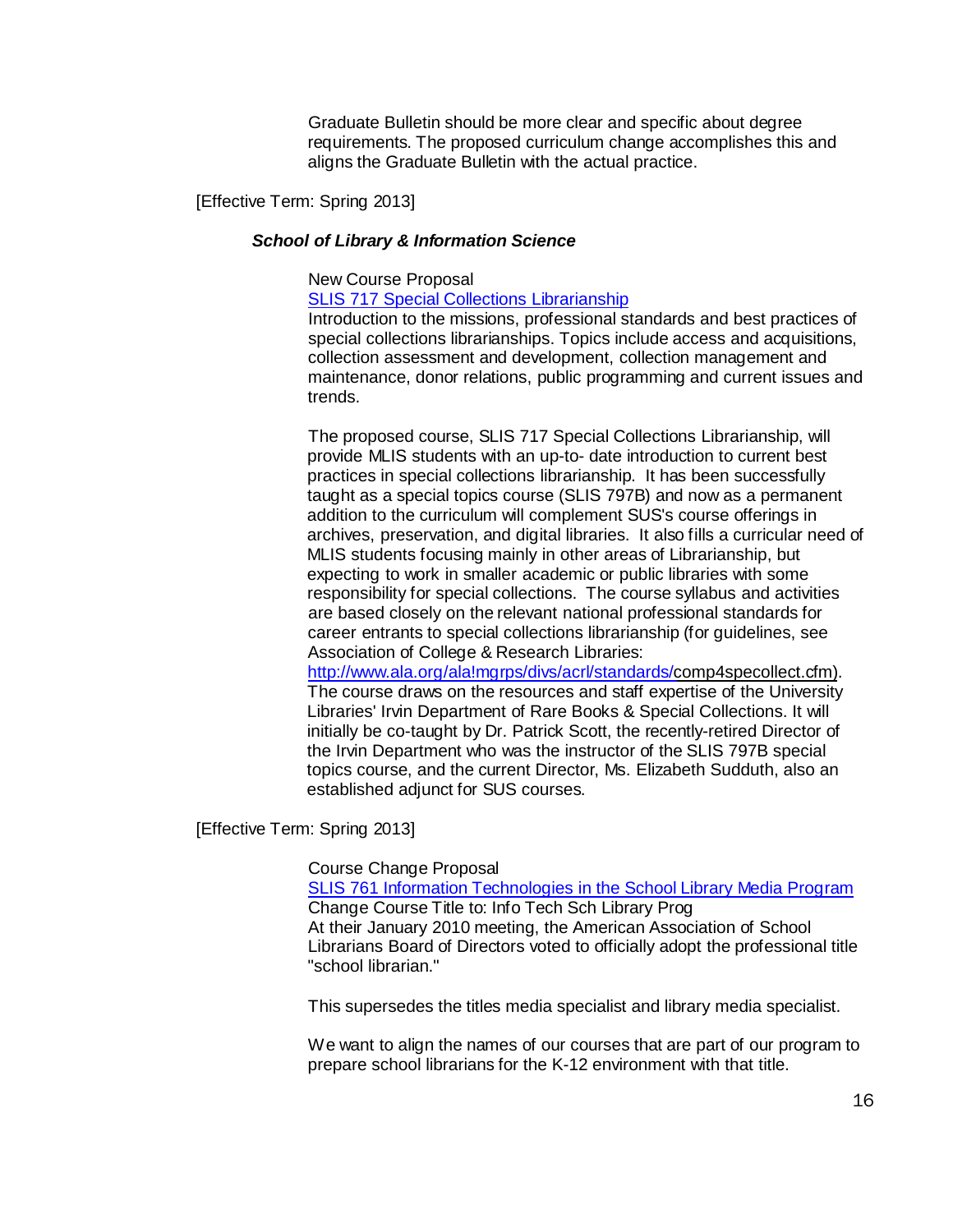Therefore, we request permission to drop the words "school library media specialist" from the title of SUS 742 and substitute "school librarian.

[Effective Term: Fall 2013]

Course Change Proposal

SLIS 720 School Library Media Program [Development](http://gradschool.sc.edu/facstaff/gradcouncil/2012/SLIS720%20School%20Library%20Media%20Program%20Development%2024Oct2012_Redacted.pdf)

Change Course Title to: School Library Program Development At their January 2010 meeting, the American Association of School Librarians Board of Directors voted to officially adopt the professional title "school librarian."

This supersedes the titles media specialist and library media specialist. We want to align the names of our courses that are part of our program to prepare school librarians for the K-12 environment with that title. Therefore, we request permission to drop the word "media" from the title of SLIS 720.

[Effective Term: Fall 2013]

Course Change Proposal

SLIS 742 Curricular Role of the School Library Media [Specialist](http://gradschool.sc.edu/facstaff/gradcouncil/2012/SLIS742%20CCP%20Curricular%20Role%20of%20the%20School%20Library%20Media%20Specialist%2024Oct2012.pdf) Change Course Title to: Curr Role School Librarian At their January 2010 meeting, the American Association of School Librarians Board of Directors voted to officially adopt the professional title "school librarian."

This supersedes the titles media specialist and library media specialist. We want to align the names of our courses that are part of our program to prepare school librarians for the K-12 environment with that title. Therefore, we request permission to drop the word "media" from the title of SLIS 720.

[Effective Term: Fall 2013]

# *School of Music*

Academic Program Actions/Bulletin Change Form [Master](http://gradschool.sc.edu/facstaff/gradcouncil/2012/Master%20of%20Music%20BCH.pdf) of Music

When most of the Master of Music degrees were established at USC decades ago, the National Association of Schools of Music (the accreditation body for college and university schools of music) favored degrees with distinctive titles that described their purpose. As a result, several Master of Music degrees with a variety of degree names were created and approved. The admission requirements and procedures for these degrees are similar, there are some common coursework among them, and the oral comprehensive exam at the end of the degree is common to all.

At the present time, the National Association of Schools of Music allows for "generic" Master of Music degrees comprising a variety of majors or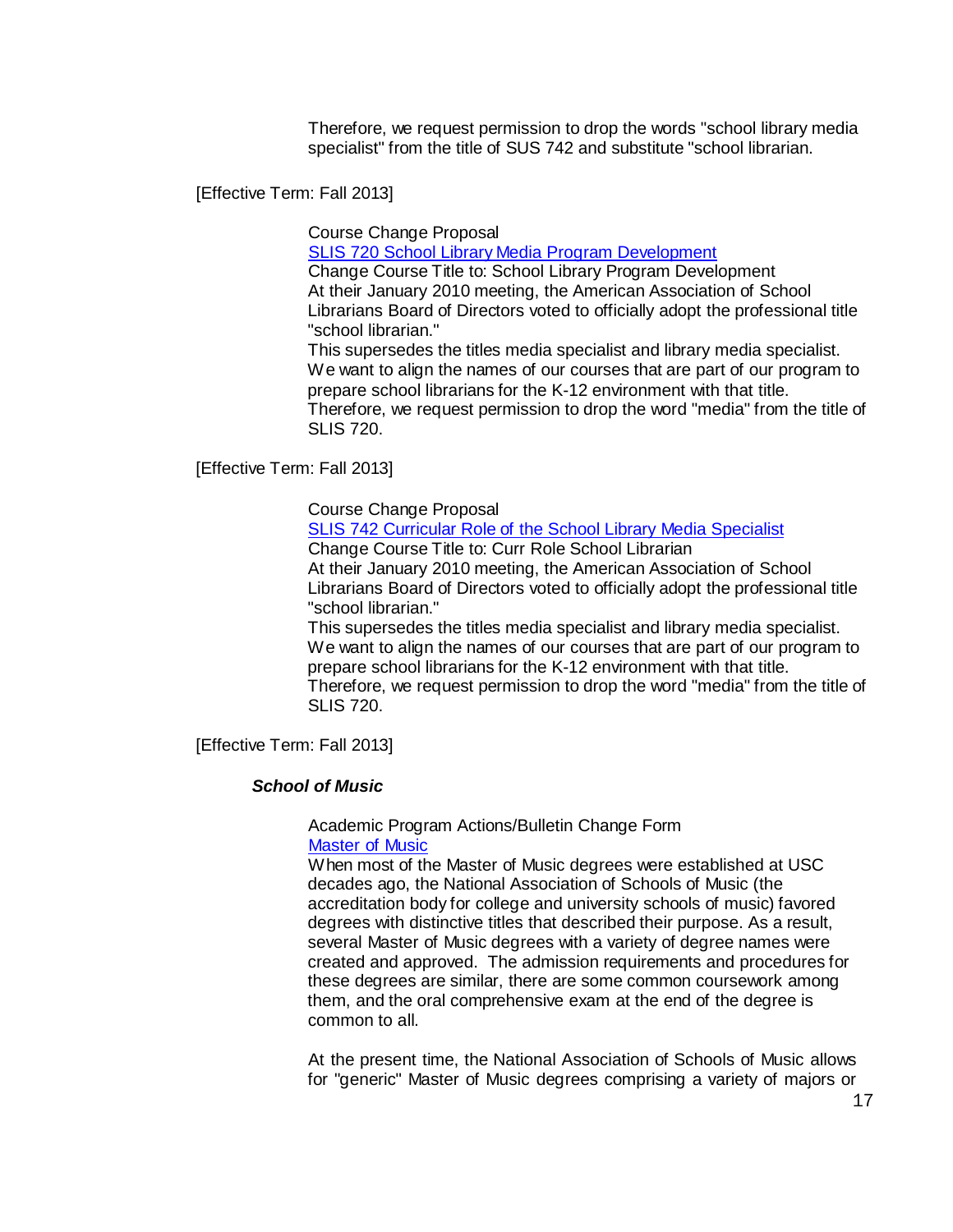concentrations. W e, therefore, propose to gather the following degrees under the umbrella of a single Master of Music degree with a single major in music and a single CIP major code: Master of Music in Composition, Master of Music in Conducting. Master of Music in Jazz Studies, Master of Music in Music History, Master of Music in Opera Theatre and Master of Music in Piano Pedagogy. The six current majors will be coded as areas or emphasis or concentrations. The Master of Music in Performance and the Master of Music Education degrees will remain as distinct degrees with distinct CIP codes.

It should be noted that these changes affect only the name/nomenclature of the degrees. The curricula for the programs remain unchanged. May 31, 2013 will be the last date that students will be admitted into these individual master's degree programs. Students currently enrolled in these degree programs will be permitted to complete their degrees. December 14, 2015 will be the last date on which these individual degrees will be conferred.

Since all the coursework associated with these individual master's degree programs will need to be taught In order to support new and existing master's degree programs, the faculty involved in the teaching will be unaffected. Faculty associated with these individual master's degree programs have already been notified of the planned name/ nomenclature change for the degrees. The music faculty approved the proposed changes in a regularly-scheduled music faculty meeting. Students In the individual degree programs will be notified in writing of the changes in as soon as the USC Graduate Council has approved the terminations of the existing individual degrees, which is expected in November 2012.

### **Degree Requirements (32 hours)**

**Master of Music with concentrations in composition, conducting, jazz studies, music history, opera theatre, and piano pedagogy.**

#### **Courses required for all Master of Music students:**

¥ MUSC 707 - Music Bibliography and Research (2 hours) ¥ Advisor-approved course in Music History (3 hours) ¥ Advisor-approved course in Music Theory (3 hours)

### **Composition concentration requirements:**

Major Area (11-12 hours)

¥ MUSC 716 - Composition (8-9 hours) ¥ MUSC 799 - Thesis Preparation (3 hours)

Other Studies in Music (12-13 hours)

• Advisor-approved course in Music Technology (3 hours)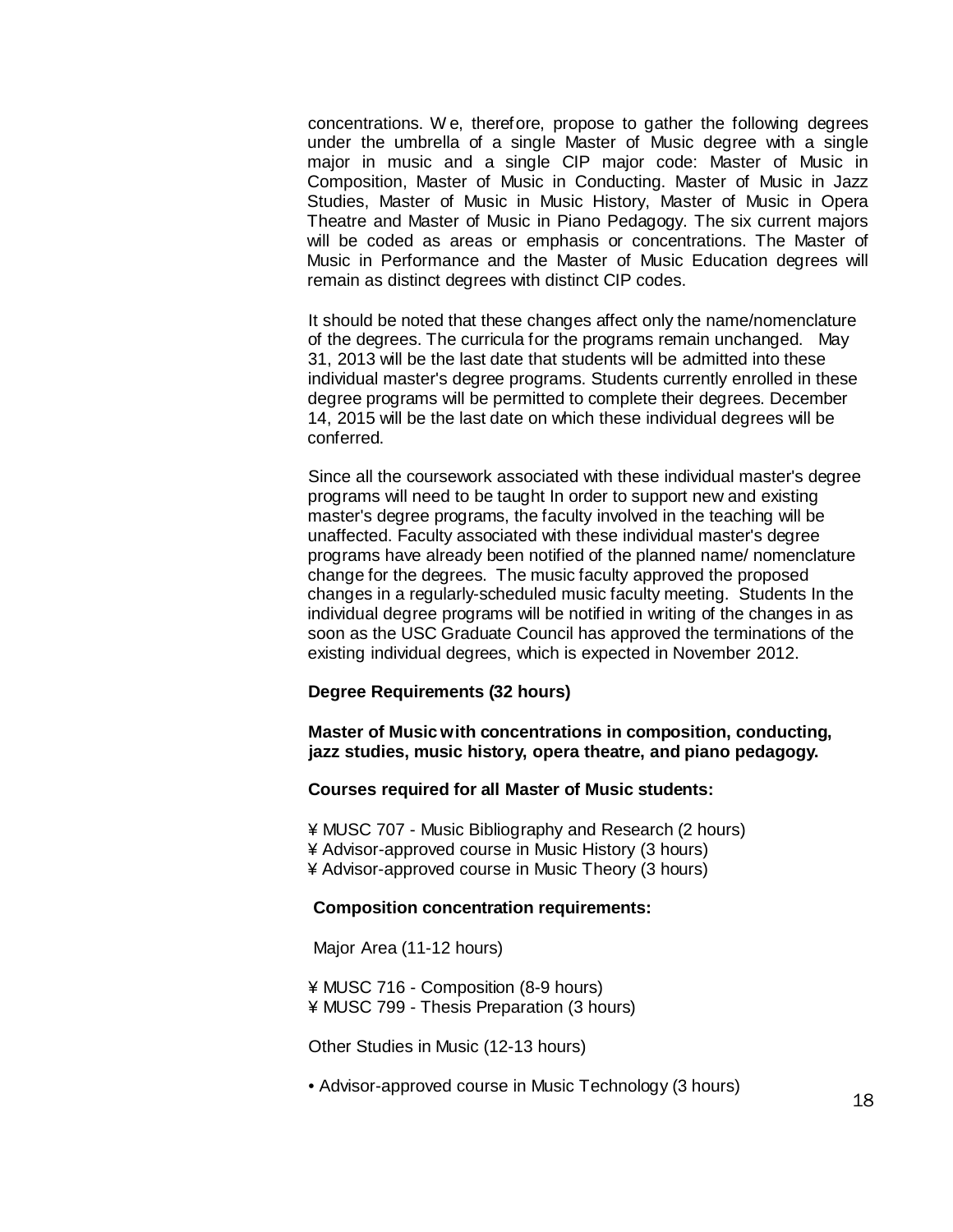• Advisor-approved music courses (9-10 hours)

#### **Conducting concentration requirements:**

Major Area (16 hours)

• MUSC 711 - Graduate Applied Music (6-9 hours) ¥ MUSC 796 - Solo Recital (1 hour)

6-9 hours selected from:

¥ Literature ¥ Pedagogy ¥ Score-reading

Other Studies in Music (8 hours)

¥ Advisor-approved Music History courses (3 hours) ¥ Advisor-approved Music Theory courses (3 hours) ¥ MUSC 734 - Ensemble (2 hours)

#### **Jazz Studies concentration requirements:**

Major Area (20 hours)

Courses selected from: (9 hours)

¥ MUSC 524 - Jazz MIDI Lab ¥ MUSC 713 - Advanced Jazz Theory ¥ MUSC 714 - Advanced Jazz Arranging ¥ MUSC 786 - Advanced Jazz Improvisation

Choose one of the following tracks: (11 hours)

### **Composition Track**

¥ Jazz Composition (8 hours) ¥ Non-jazz Composition (2 hours) ¥ MUSC 790 - Composition Recital (1 hour)

### **Performance Track**

¥ MUSC 711 - Graduate Applied Music (8 hours) ¥ MUSC 796 - Solo Recital (1 hour) ¥ MUSC 735 - Chamber Music (2 hours)

Other Studies in Music (4 hours)

¥ MUSC 734 - Ensemble (2 hours) ¥ Advisor-approved music courses (2 hours) 19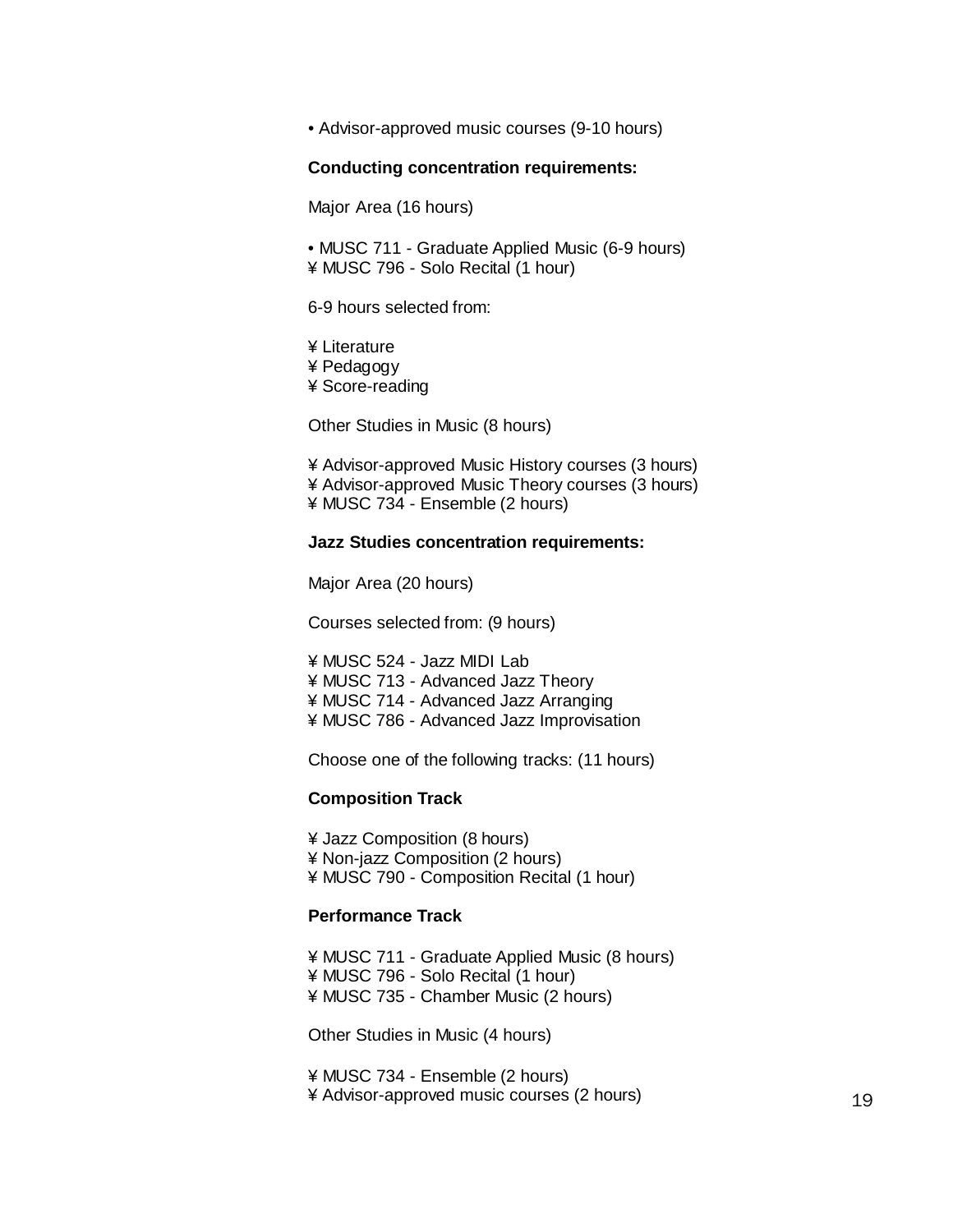#### **Music History concentration requirements:**

Major Area (12 hours)

Music History courses (9 hours)

Thesis (3 hours)

¥ MUSC 799 - Thesis Preparation

Other Studies in Music (12 hours)

¥ MUSC 747 - Advanced Music Research (2 hours)

• Advisor-approved course in Music Theory (3 hours)

¥ Advisor-approved music courses (4 hours)

¥ Advisor-approved non-music elective (3 hours)

#### **Opera Theatre concentration requirements:**

Major Area (12-15 hours)

Select one of the following tracks: Performance Track

¥ MUSC 711 - Graduate Applied Music (6 hours) ¥ MUSC 780 - Opera Theater (2 hours) ¥ MUSC 545 - Survey of the Opera (3 hours) ¥ MUSC 781 - Role Preparation (2 hours) ¥ MUSC 778 - Advanced Diction (2 hours)

Directing Track

¥ MUSC 511 or MUSC 711 (3 hours) ¥ MUSC 780 - Opera Theater (2 hours) ¥ MUSC 545 - Survey of the Opera (3 hours) ¥ MUSC 782 - Opera Production (4 hours)

Other Studies in Music (9-12 hours)

¥ MUSC 581 - The Alexander Technique ¥ Advisor-approved courses from Theatre ¥ Advisor-approved courses from Dance

#### **Piano Pedagogy concentration requirements:**

Major Area (19-21 hours) ¥ Piano Pedagogy (9 hours) ¥ Piano Literature or pedagogy (3 hours)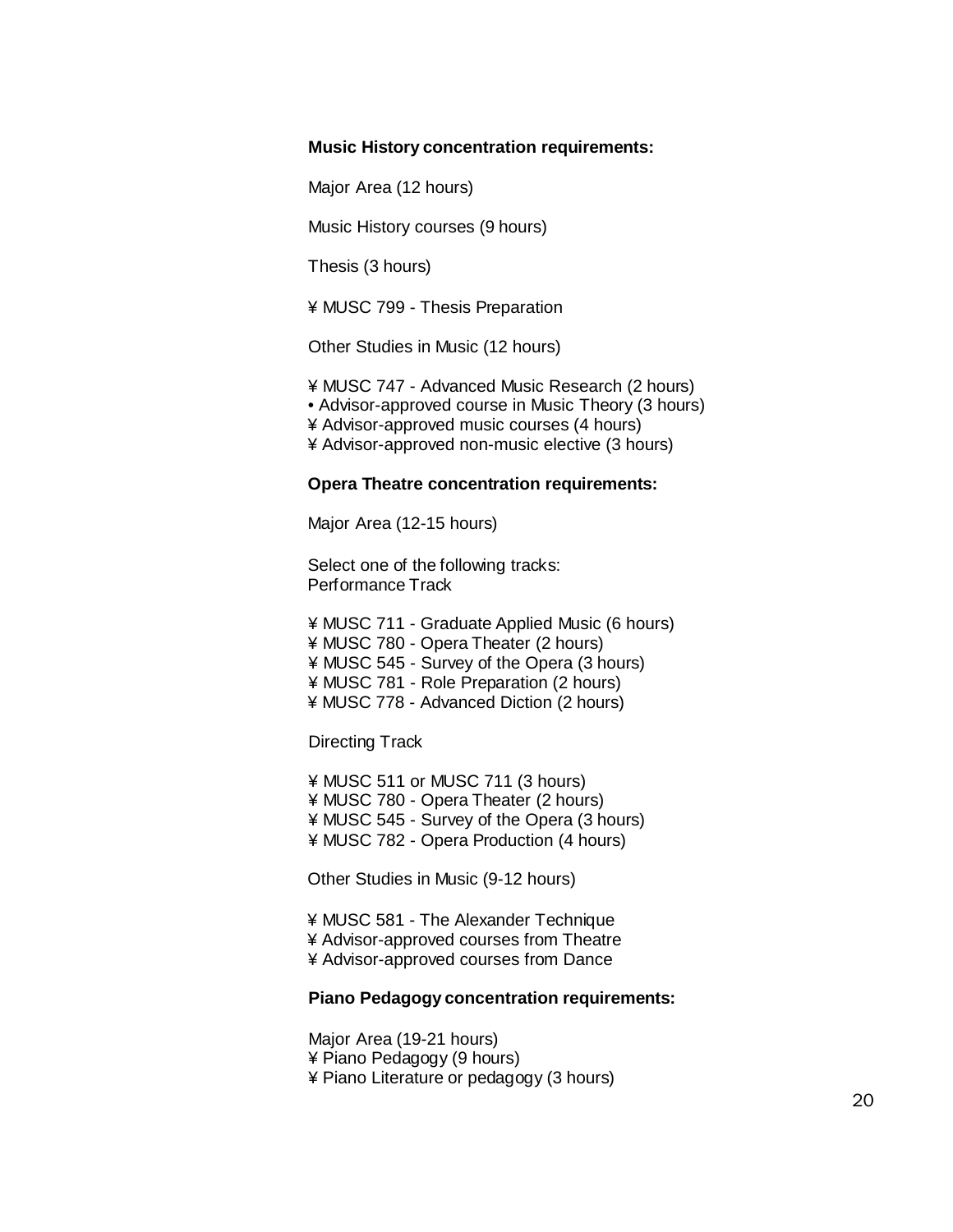Recital Track ¥ MUSC 711 - Graduate Applied Music (6 hours) ¥ MUSC 796 - Solo Recital (1 hours)

Thesis Track ¥ MUSC 711 - Graduate Applied Music (4 hours) ¥ MUSC 799 - Thesis Preparation (3 hours) ¥ MUSC 747 - Advanced Music Research (2 hours)

Other Studies in Music (3-5 hours) ¥ Advisor-approved music courses

[Effective Term: Fall 2013]

[Program Terminations/Admitting: May Session 2013]

[Program Terminations/Conferring: Fall 2015]

Academic Program Actions Master in Music, Piano [Pedagogy](http://gradschool.sc.edu/facstaff/gradcouncil/2012/APA_MMpnoped_Term.pdf) Termination of Major

Academic Program Actions Master of Music, Opera [Theatre](http://gradschool.sc.edu/facstaff/gradcouncil/2012/APA_MMopera_Term.pdf) Termination of Major

Academic Program Actions Master in Music, Music [History](http://gradschool.sc.edu/facstaff/gradcouncil/2012/APA_MMhist_Term.pdf) Termination of Major

Academic Program Actions Master of Music, Music [Composition](http://gradschool.sc.edu/facstaff/gradcouncil/2012/APA_MMcomp_Term.pdf) Termination of Major

Academic Program Actions Master of Music, Jazz [Studies](http://gradschool.sc.edu/facstaff/gradcouncil/2012/APA_MMjazz_Term.pdf) Termination of Major

Academic Program Actions Master in Music, [Conducting](http://gradschool.sc.edu/facstaff/gradcouncil/2012/APA_MMcond_Term.pdf) Termination of Major

[Effective Term: Fall 2013]

[Program Terminations/Admitting: May Session 2013]

[Program Terminations/Conferring: Fall 2015]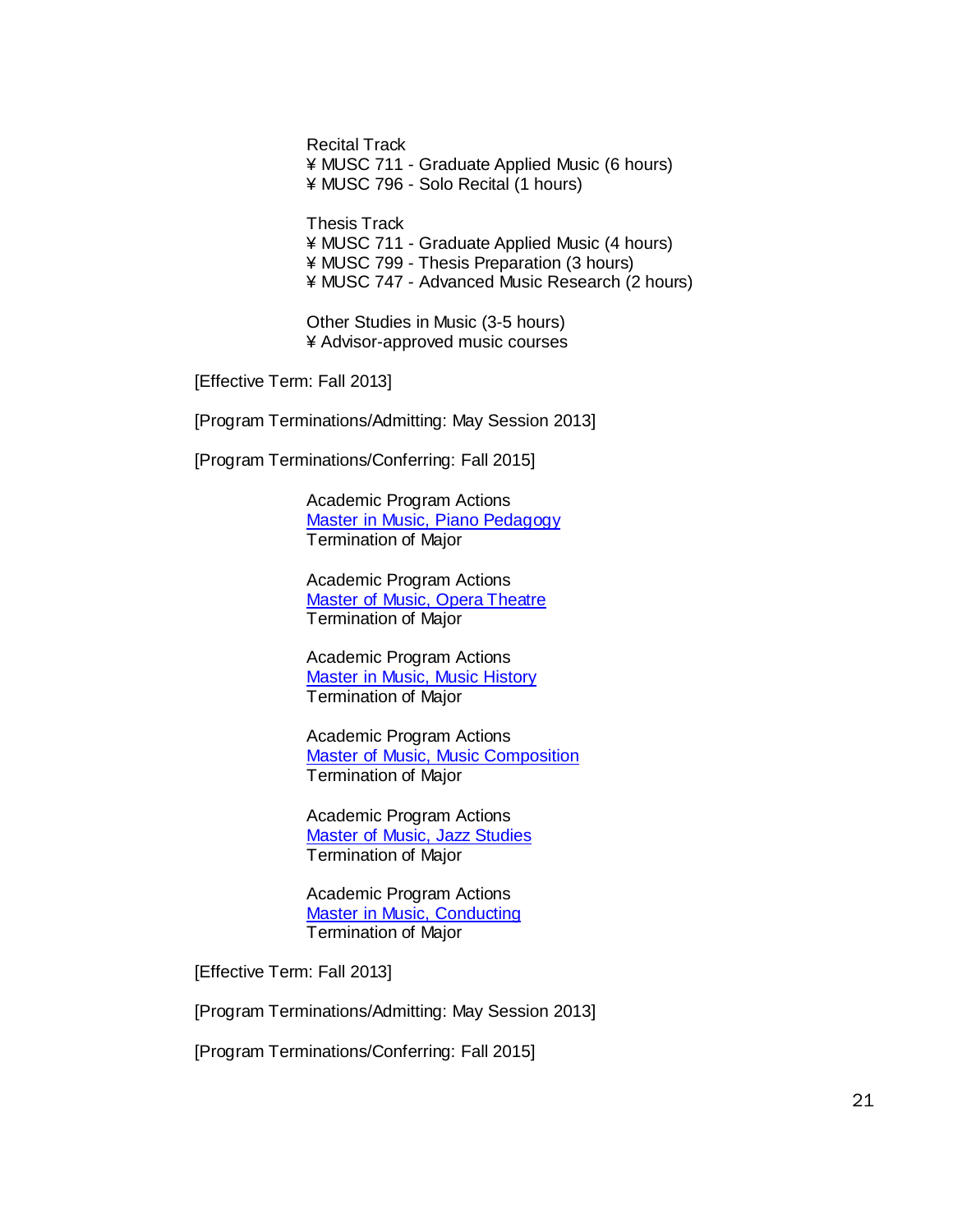# *English*

Academic Program Actions/Bulletin Change Form ENG [Creative](http://gradschool.sc.edu/facstaff/gradcouncil/2012/English%20Creative%20Writing%20MFA_Redacted.pdf) Writing MFA

Change the name of area of emphasis from Writing for the Media to Creative Non-Fiction

The English department seeks to change the current name of one of the areas of emphasis in our Creative Writing MFA degree program from "Writing for the Media" to "Creative Nonfiction," the current term of choice in national MFA programs that now subsumes writing for the media. This change of name will reflect the broader scope of this degree concentration, embracing both a continued attention to writing for the media while also including the many forms of creative nonfiction that may or may not be intended solely for the visual media (memoir, essay, etc.). This change will allow us to align our creative writing program with those offered by our peer and peer-aspirant institutions.

[Effective Term: Spring 2013]

### *Languages, Literatures and Cultures*

### GERM 711 [Topics: Germanic](http://gradschool.sc.edu/facstaff/gradcouncil/2012/GERM%20711%20Topics%20Germanic%20Langs%20NCP_Redacted.pdf) Langs

Reading and translation of texts in one of the Old Germanic languages: Old High German (H), Old Saxon (S), Old Norse (N), or Gothic (G). May be repeated for credit with a different letter suffix. Reading knowledge of Modern German required.

[Effective Term: Spring 2013]

# **COLLEGE OF EDUCATION**

### *Instruction and Teacher Education*

Course Change Proposal EDTE J 779 [Multicultural](http://gradschool.sc.edu/facstaff/gradcouncil/2012/EDTE%20J%20779%20Multicultural%20Issues%20of%20Education%20CCP_Redacted.pdf) Issues of Education Change Course Title to: Equity Pedagogies in Teacher Education Change Course Prerequisites to: No prerequisites/corequisites

[Effective Term: Fall 2013]

# 12. **Report of the Petitions and Appeals Committee** (Erik Drasgow)

### 13. **Other Committee Reports**

### 14. **Old Business**